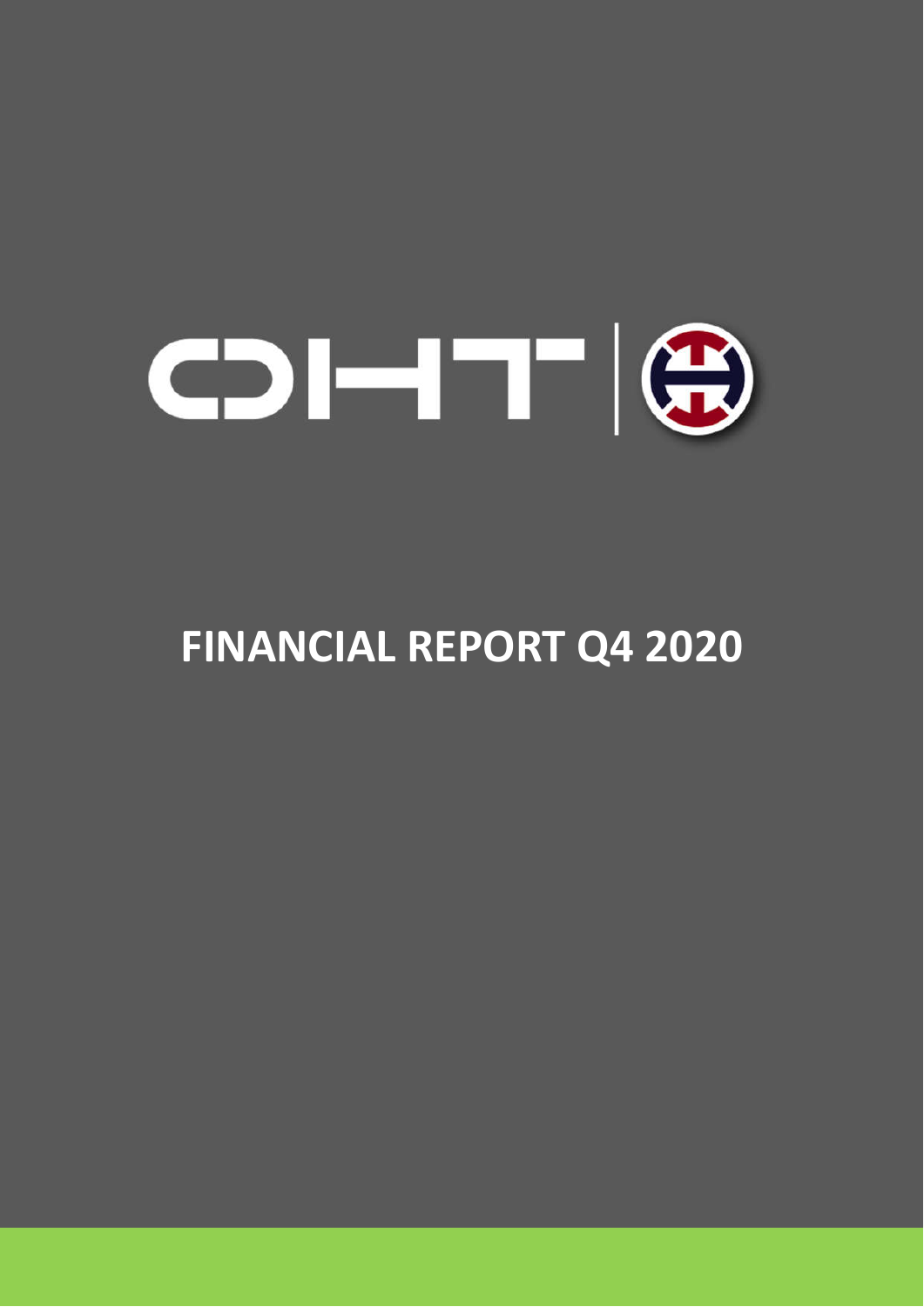

# **CONTENTS**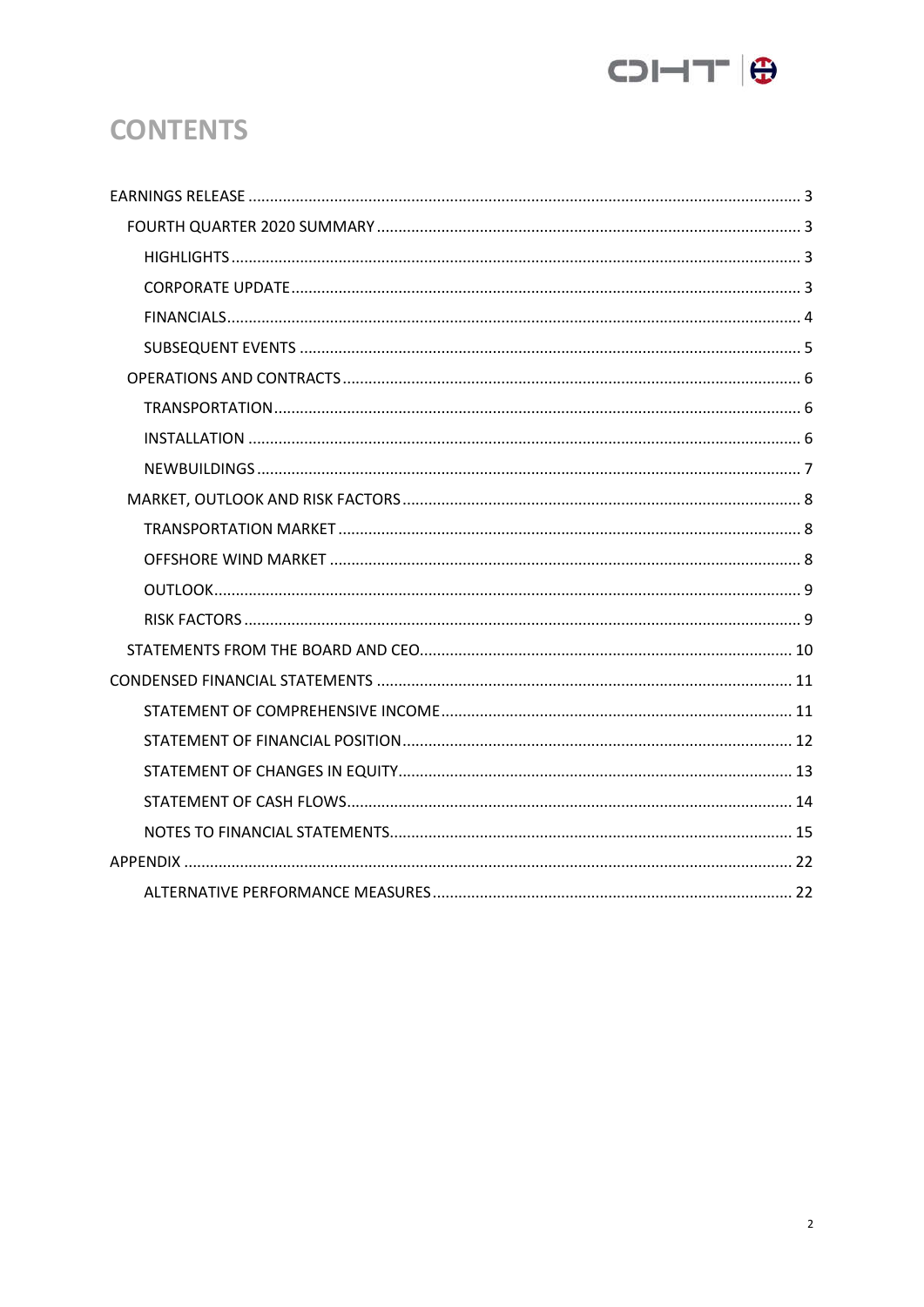

# **EARNINGS RELEASE**

### FOURTH QUARTER 2020 SUMMARY

#### **HIGHLIGHTS**

- Operating revenue was \$8.9 million in Q4 2020, down from \$17.6 million in Q3 2020
- The second wave in the pandemic has led to cancellations or delayed transportation activities which again has had the consequence of a short-term oversupply in the heavy transportation segment. This has negatively affected utilization and price levels
- Loss before tax was \$4.3 million in Q4 2020, compared to profit before tax of \$3.7 million in Q3 2020
- Loss per share was \$0.046 in Q4 2020, compared to earnings per share of \$0.038 in Q3 2020
- Adjusted EBITDA<sup>1</sup> was negative \$0.8 million in Q4 2020, down from \$6.3 million in Q3 2020
- Utilization on the transportation fleet was 71% in Q4 2020. Utilization in Q3 2020 was 83%
- The Group has entered into a \$50 million revolving credit facility agreement
- Dogger Bank Offshore Wind Farms A & B reached final investment decision
- The shipbuilding contract for the first jack-up wind turbine installation vessel, Vind 1, reached contract effectiveness on 30 November 2020

#### **CORPORATE UPDATE**

Long-term commitments for offshore wind projects executed in 2020, covered the poor underlying spot market which was heavily affected by the COVID-19 pandemic. This was to a large extent predicted, but when the second wave struck, and the company was back to a full exposure to the spot market it affected the utilisation and earnings of our transportation fleet more severely than anticipated.

We are pleased to note that the transportation market, including pricing, is back to expected levels prior to the second wave hitting and that the positive development is expected to continue throughout the year.

The tendering for installation of foundations and turbines continues at a high pace. The company remains disciplined when it comes to pricing and selection of projects that we tender for. Management is increasingly confident that the timing for entering this market is exactly right, as it will be characterised by tightness on the supply side for several years.

The Group has entered into a \$50 million revolving credit facility agreement (RCF) replacing the previous \$30 million RCF. The new RCF has a three-year term, limit of \$50 million, with a step down to \$30 million in year 3.

SSE and Equinor announced the final investment decision on Dogger Bank Offshore Wind Farms, which lifted the final subject in our installation contract for the monopile foundations on Dogger Bank A & B. The project will be the first foundation installation project for OHT's new custom built vessel Alfa Lift and project start-up is anticipated to Q3 2022. Alfa Lift remains on track for delivery late 2021/early 2022 when factoring in the time for installation of Mission Equipment at the shipyard.

<sup>1</sup> Adjusted earnings before interest, taxation, depreciation and amortization ("Adjusted EBITDA") is a non-IFRS measure and the Group has defined it as the operating profit excluding the impact of the following items:

<sup>-</sup> Depreciation and amortization expenses in the Statement of Comprehensive Income

<sup>-</sup> Expenses related to warrants as listed in note 8 in the Notes to the Financial Statements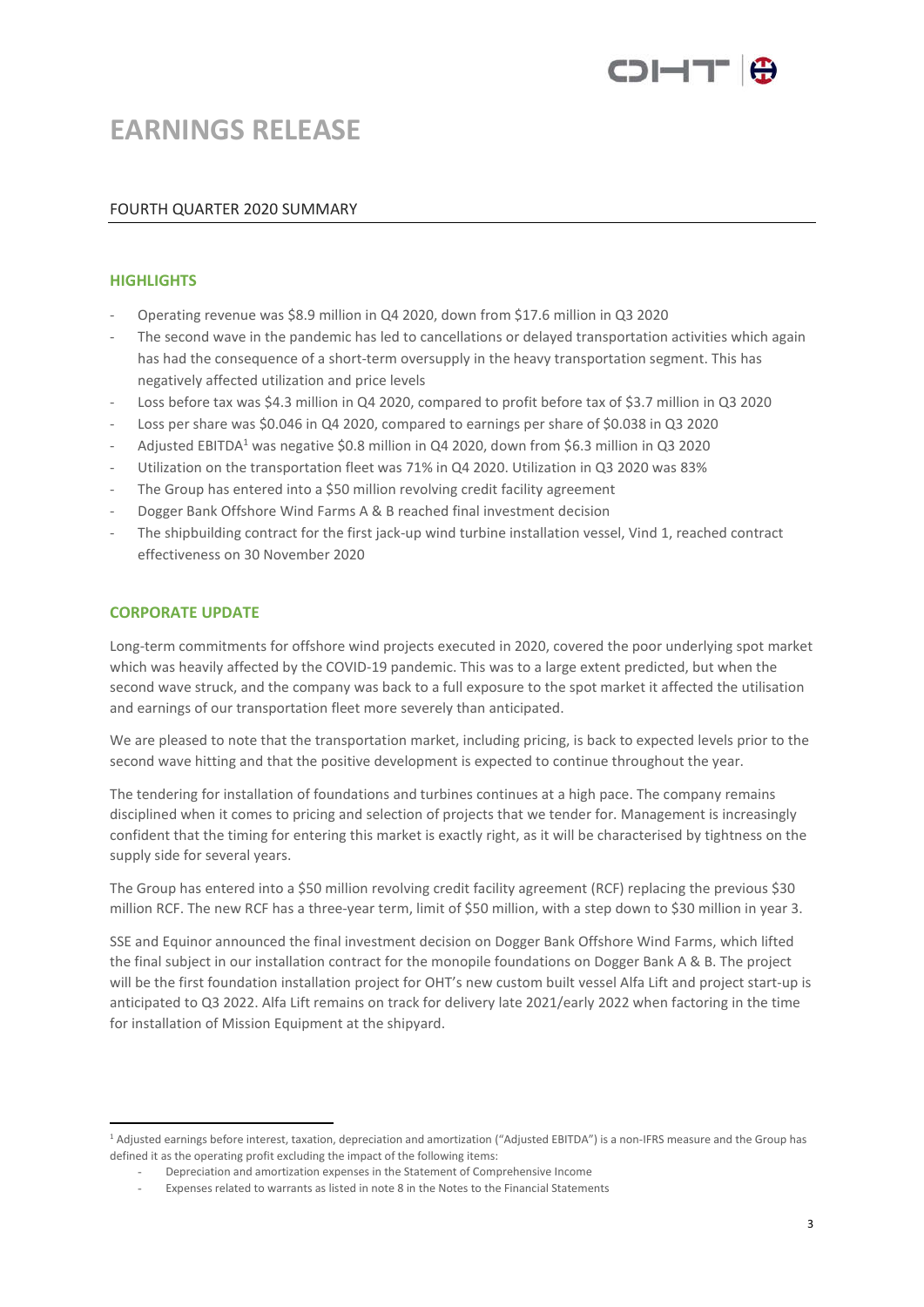

The shipbuilding contract with China Merchants Industry Holdings Co. Ltd for the first jack-up wind turbine installation vessel "Vind 1", reached contract effectiveness on 30 November 2020, following i.a. the issuance of a Refund Guarantee by China Merchants Industry Holding's bank and OHT's payment of the first yard instalment for the vessel. Delivery is expected mid-2023.

In a board meeting held on 3 December 2020 the Board of Directors resolved, under a proxy granted from the shareholders, to increase the share capital of the Company by issuing 1,389,487 new shares. Following this, the total number of issued shares in the company is 122,237,521.

#### **FINANCIALS**

#### **Financial key figures**

| in \$ thousands                            | Q4 2020   | Q3 2020   |
|--------------------------------------------|-----------|-----------|
| Operating revenue                          | 8,917     | 17,605    |
| Adjusted EBITDA                            | (842)     | 6,343     |
| Operating profit (loss)                    | (4,970)   | 1,215     |
| Net Financial Income                       | 638       | 2,483     |
| Profit (loss) before tax                   | (4, 332)  | 3,698     |
|                                            |           |           |
| Vessels and construction contracts         | 235,454   | 202,018   |
| Bank deposits and cash equivalents         | 14,787    | 71,206    |
| <b>Total Assets</b>                        | 267,703   | 292,261   |
| <b>Total Equity</b>                        | 233,685   | 236,106   |
| Debt to credit institutions <sup>2</sup>   |           | 18,958    |
| <b>Total current liabilities</b>           | 31,431    | 55,004    |
| Net cashflow from operating activities     | (2,659)   | 14,849    |
| Net cashflow used in investment activities | (35, 565) | (15, 023) |
| Net cashflow from financing activities     | (18, 195) | 59,889    |
| Earnings (loss) per share, in \$ per share | (0.046)   | 0.038     |

#### **Financial review**

The Group's operating revenue was \$8.9 million in Q4 2020, down from \$17.6 million in Q3 2020. Utilization dropped from 83% in Q3 2020 to 71% in Q4 2020. In addition, prices were under pressure due to hesitation in clients' willingness to execute their transportation requirements, as a result of travel restrictions and project delays during the second wave of the pandemic.

The Group's adjusted EBITDA decreased from \$6.3 million in Q3 2020 to negative \$0.8 million in Q4 2020.

Net financial income decreased from \$2.5 million in Q3 2020 to \$0.6 million in Q4 2020. Net financial income in Q3 2020 was affected by a non-recurring positive currency effect in relation to the proceeds from the private placement in Q3 2020.

<sup>2</sup> Included in total current liabilities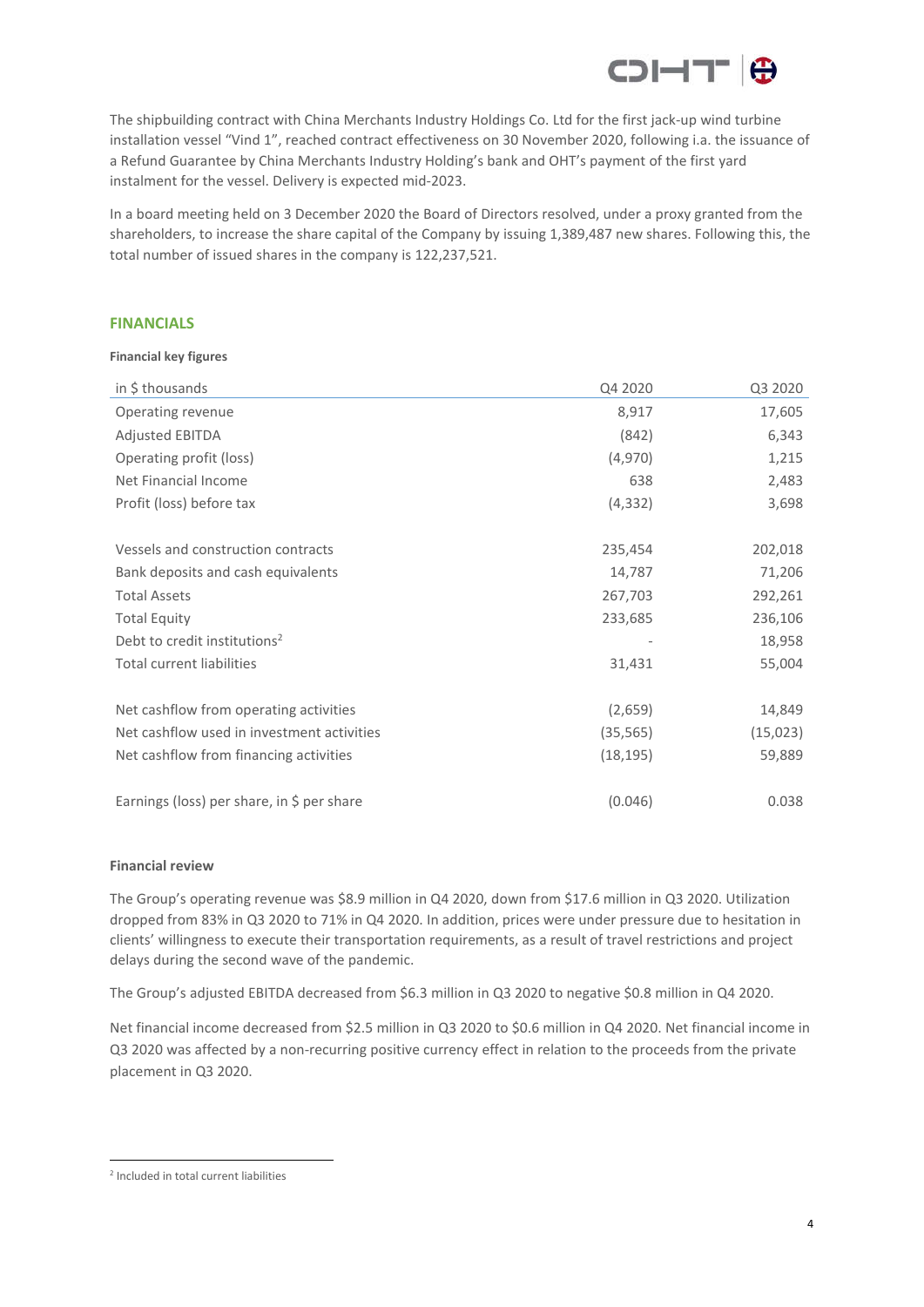

The Group's total assets amounted to \$267.7 million at 31 December 2020, down from \$292.3 million at 30 September 2020. The decrease is mainly due to repayment of debt during the quarter. Vessels and construction contracts, which comprise of sailing vessels and vessels and equipment under construction, increased from \$202.0 million at 30 September 2020 to \$235.5 million at 31 December 2020 due to investments under the construction contracts.

Total equity decreased during the quarter, from \$236.1 million on 30 September 2020 to \$233.7 million on 31 December 2020.

Net cash flow from operating activities was negative \$2.7 million in Q4 2020. Net cash flow from financing activities was negative \$18.2 million related to repayment of debt. \$35.6 million were used in investment activities this quarter, mainly payments under contracts for vessel construction. Net change in cash and cash equivalents from 30 September 2020 to 31 December 2020 was negative \$56.4 million. Cash and cash equivalents at the end of Q4 2020 were \$14.8 million.

Total undrawn amount on the revolving credit facility was \$50.0 million on 31 December 2020.

### **SUBSEQUENT EVENTS**

Enova, the Norwegian Governmental body supporting the transition to a low-emissions society, has confirmed a grant of NOK 13.4 million related to installation of a battery-hybrid solution on Alfa Lift, the company's newbuild foundation installation vessel. Alfa Lift will be the largest battery-hybrid vessel in the world upon delivery.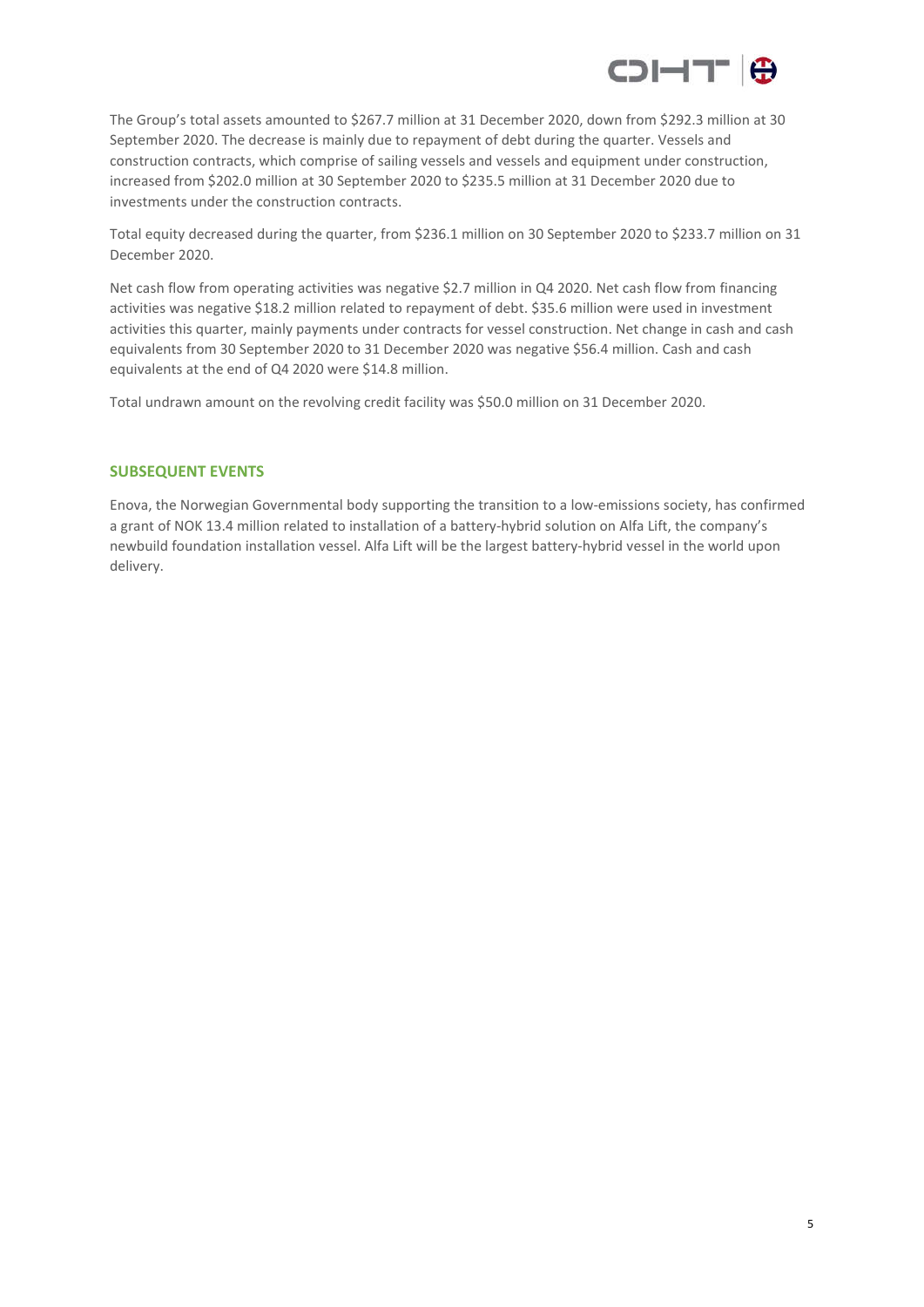

### OPERATIONS AND CONTRACTS

#### **TRANSPORTATION**

The Company has continued to avoid major operational disruptions from the Covid-19 pandemic, with delayed and cumbersome crew change procedures and restrictions on travelling being the only negative effects.

The three largest vessels Hawk, Osprey and Albatross have been engaged in transporting jacket foundations for the Moray East Wind farm for DEME Offshore and EDPR. With the completion of the Hawk's second batch of 10 jacket foundations towards end-November, all three vessels have concluded their transportation contracts. All six shipments were delivered as planned.

Together with the other two vessels Falcon and Eagle, Osprey and Albatross have traded in the spot market in Q4, transporting accommodation barges, PSVs and drydocking a jack-up platform. The spot market has been heavily affected by the second wave of the pandemic through hesitation in clients' willingness to execute their transportation requirements due to travel restrictions and project delays, resulting in a temporary pressure on prices.

Voyages performed in 2020 fall into the following categories:

- 7 within Renewables
- 5 within O&G Exploration and Production
- 6 within Marine & Naval
- 4 within Other Industries

In revenue terms, the Renewables category accounts for 53%. In relation to EBITDA, the ratio is higher.

Cumulative utilization for 2020 stands at 80%.

Ship operating expenses have been recorded at an average of \$9,056 per day year to date, which is in line with the budget.

Following completion of the exhaust gas scrubber installation program in Q1 2020, all five transportation vessels are fitted with scrubbers. Operationally, the scrubbers have performed with minimal technical issues. The savings recorded between actual price paid for High Sulphur Fuel Oil (HSFO) compared with what the cost would have been for the mandatory Low Sulphur Fuel Oil 0.5% (LSFO) if scrubbers had not been installed is \$7.6 million against a total scrubber investment of \$11.4 million. This corresponds to a payback of 67% so far.

#### **INSTALLATION**

The Dogger Bank A and B projects are in the detail design phase and showing good progress. The scope of work includes transport and installation of 190 monopiles and transition pieces from Q3 2022 to early 2024. During Q4 2020, we have concluded several methods and solutions including grillage and sea-fastening for the foundation components as well as installation aids. Technical interfacing with the client to ensure a viable and efficient transportation and installation of the foundation units remains a high priority. Procurement activities are ongoing, with expected placement of major subcontracts, including the rental agreement for the piling hammer, shortly. There have been no unwanted incidents on the project to date. The relationship with the client remains good and constructive.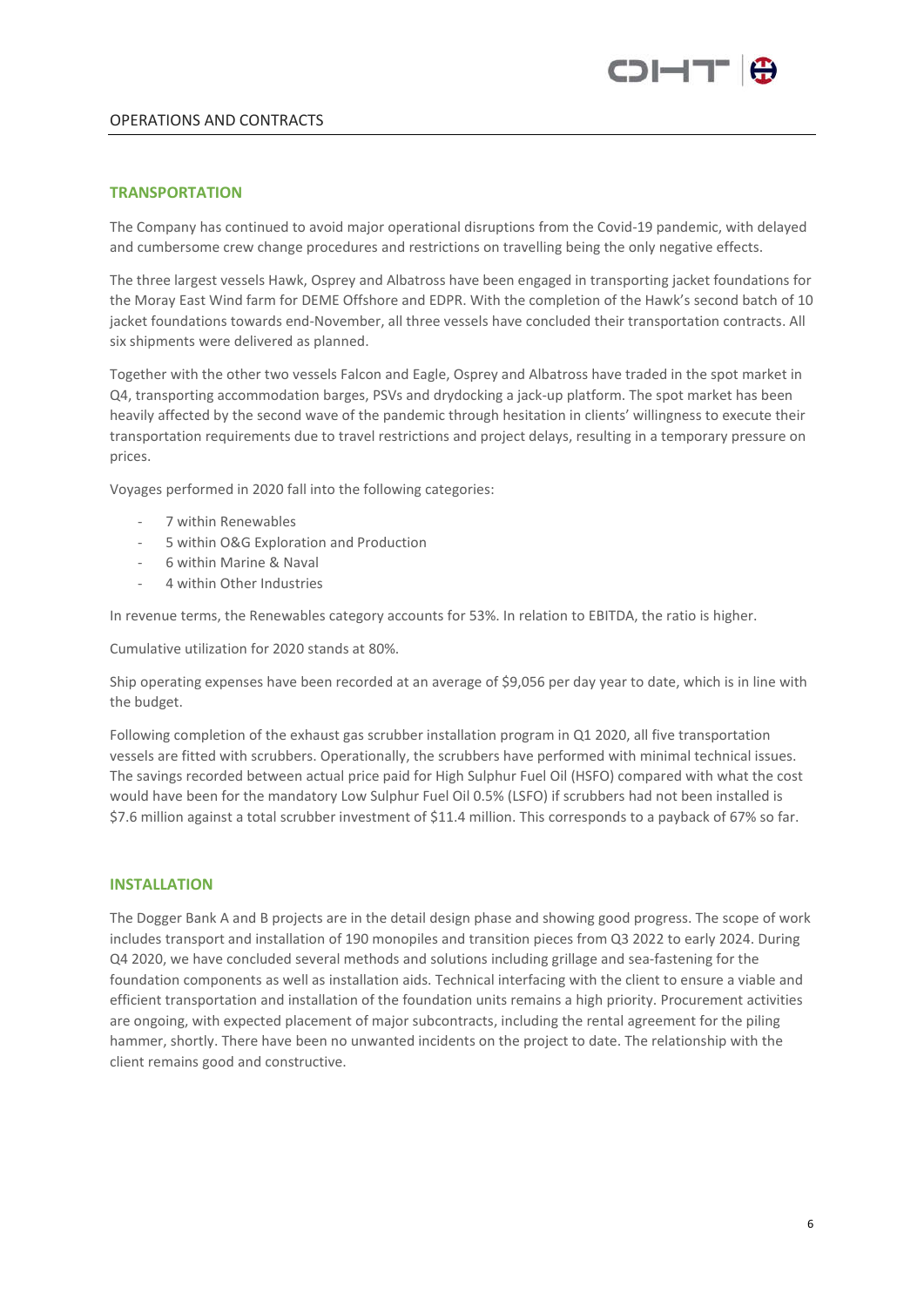

#### **NEWBUILDINGS**

Construction of Alfa Lift at CMHI's yard in Jiangsu, China, proceeds as planned, with most blocks now installed including the main crane foundation. The expected float-out from the dock in mid-January 2021 has been postponed until late February due to another vessel in the same drydock being readied for float-out. This has no impact on our schedule. Immediately after float-out, work will primarily focus on completing hot works and installation of piping, mechanical and electrical components in that sequence.

In Rostock, Germany, we continue to see good progress in assembling the various main crane components. Liebherr remains on track to ship the central crane machinery module together with the A-frame to China in late February 2021, followed by the crane boom in late May 2021.

The main components making up Alfa Lift's mission equipment for monopile installation has been placed with MacGregor, in partnership with Kongsberg Maritime. Steel cutting for the main Upending Frame and Motion Compensated Pile Gripper has recently taken place and other elements forming part of the mission equipment are progressing satisfactorily.

The shipbuilding contract for VIND 1, the company's first Wind Turbine Installation Vessel (WTIV), was signed with CMHI (Jiangsu) in the beginning of Q4 2020 and became effective on 30 November 2020. Delivery is scheduled for mid-2023. Basic design is well underway, and we are currently working with the shipyard and designer to conclude on general arrangements and select main equipment. Focus is on maximizing payload by reducing component and material weights as much as possible.

The negotiations for a conditional shipbuilding contract for VIND 2 are awaiting further clarity regarding client commitments.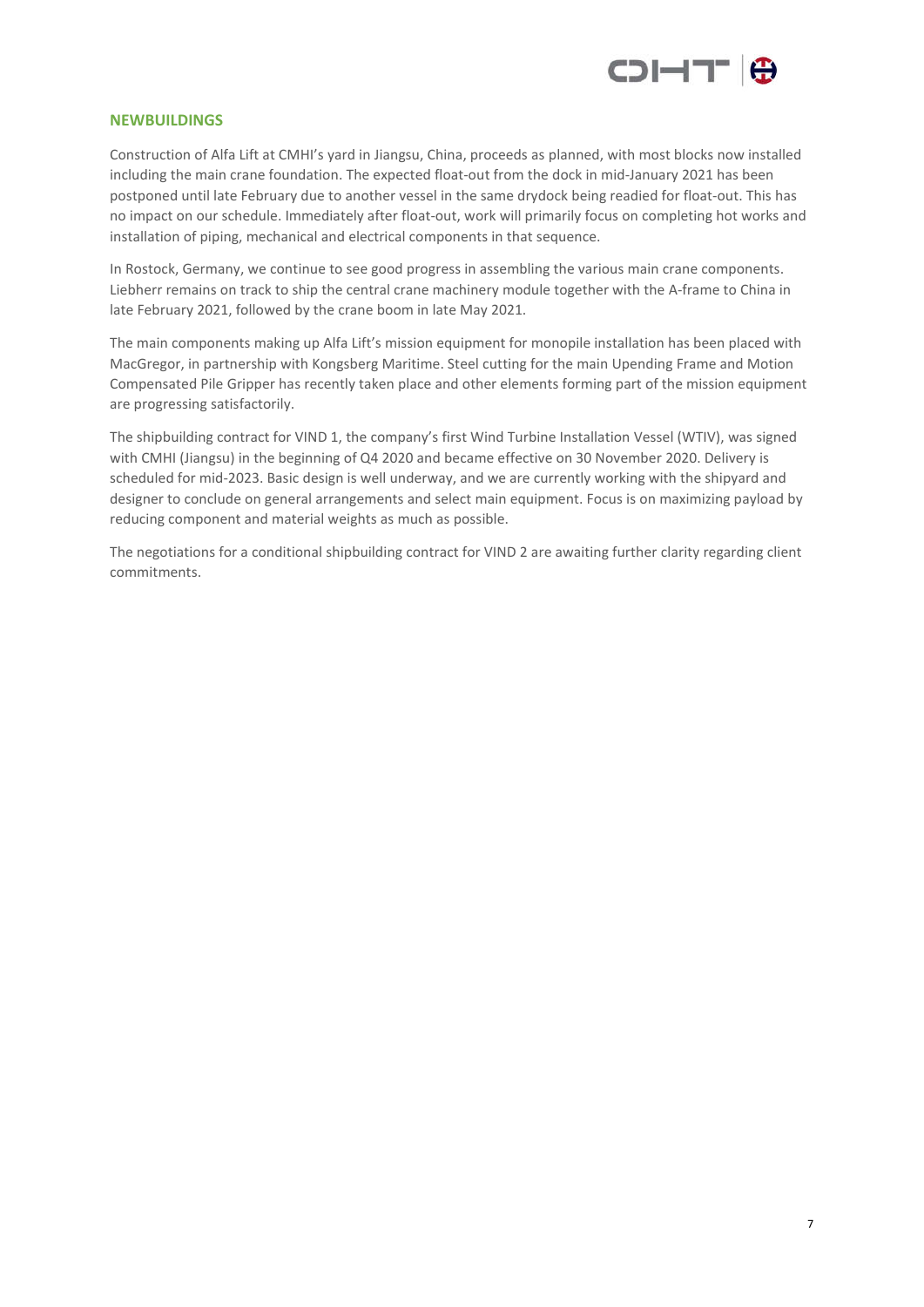

#### **TRANSPORTATION MARKET**

Our fleet has reverted to be operating in the spot market following completion of the Moray East project. We have seen a high number of requests for transportation projects, with 248 received in Q4 2020 versus 245 in Q3 2020 which is sign of a recovery after the second wave in the pandemic. There is a growing share of offshore wind related projects currently being tendered for execution late 2021 to 2025, dominated by transportation of jackets and monopiles from Asia to Europe and monopiles/transition pieces from Europe to the US.

Another interesting market development in connection with the renewables industry is a sudden requirement for lift boats in southern China. Due to a domestic shortage of these kinds of vessels, these lift boats will need to be mobilised from either Northern Europe or the Middle East. This creates attractive opportunities for OHT.

In O&G, the ongoing pandemic with corresponding low oil prices has made E&P companies slash their exploration budgets, resulting in lower drilling activity. The number of rig moves is therefore low. One of the few positive segments within O&G is the decommissioning market, where we see several interesting leads. Other industries such as marine, dredging and heavy construction continue to generate a number of requests.

Another positive O&G segment is the gas production expansion in the Middle East mainly off Qatar and Abu Dhabi. The investments in new field infrastructure create a string of transport requirements for offshore platforms from South East Asian fabrication yards to the region from as early as Q3 2021 until well into 2023. OHT will be well placed to win a fair share of these transportation opportunities, building on similar work successfully completed for NOC`s in Qatar in 2019.

Starting from Q2 2021 we foresee a material reduction of available semisubmersible tonnage in the market due to our competitors' backlog, occupying their vessels, which may last up until Q2 2023. At times, the supply of tonnage is expected to drop to levels around 50% of today's available world fleet. This will bring OHT in a good position to secure future work not committed to these other carriers yet.

#### **OFFSHORE WIND MARKET**

According to recognized observers and analysts, the offshore wind market continues to grow. Several European countries are increasing their ambitions further following the EU's stated emissions reduction target of 55% (up from 40%) by 2030. As an example, Poland recently published plans for 11GW offshore wind by 2030, about the same capacity as the entire fleet of offshore turbines currently in operation in the UK. In the US, the new Administration is expected to unlock the recent permitting delays to open up for the first industry-scale offshore wind farms to be commissioned from 2023 onwards. South Korea, so far understood to lean more towards deep-water floating wind, has announced 8.2GW of new, bottom-fixed developments during the decade.

Management is increasingly confident that the company's timing for entering this market is exactly right, as it will be characterised by tightness on the supply side for several years ahead.

The Company's tendering for transportation and installation of foundations and turbines continues at a high pace. Some tenders have moved into the clarifications and negotiations phase. No contracts have been awarded thus far and it remains to be seen if developers will manage to keep to their original timelines. All tendering which the Company is involved in is for wind farms in Europe and the US from 2024-28.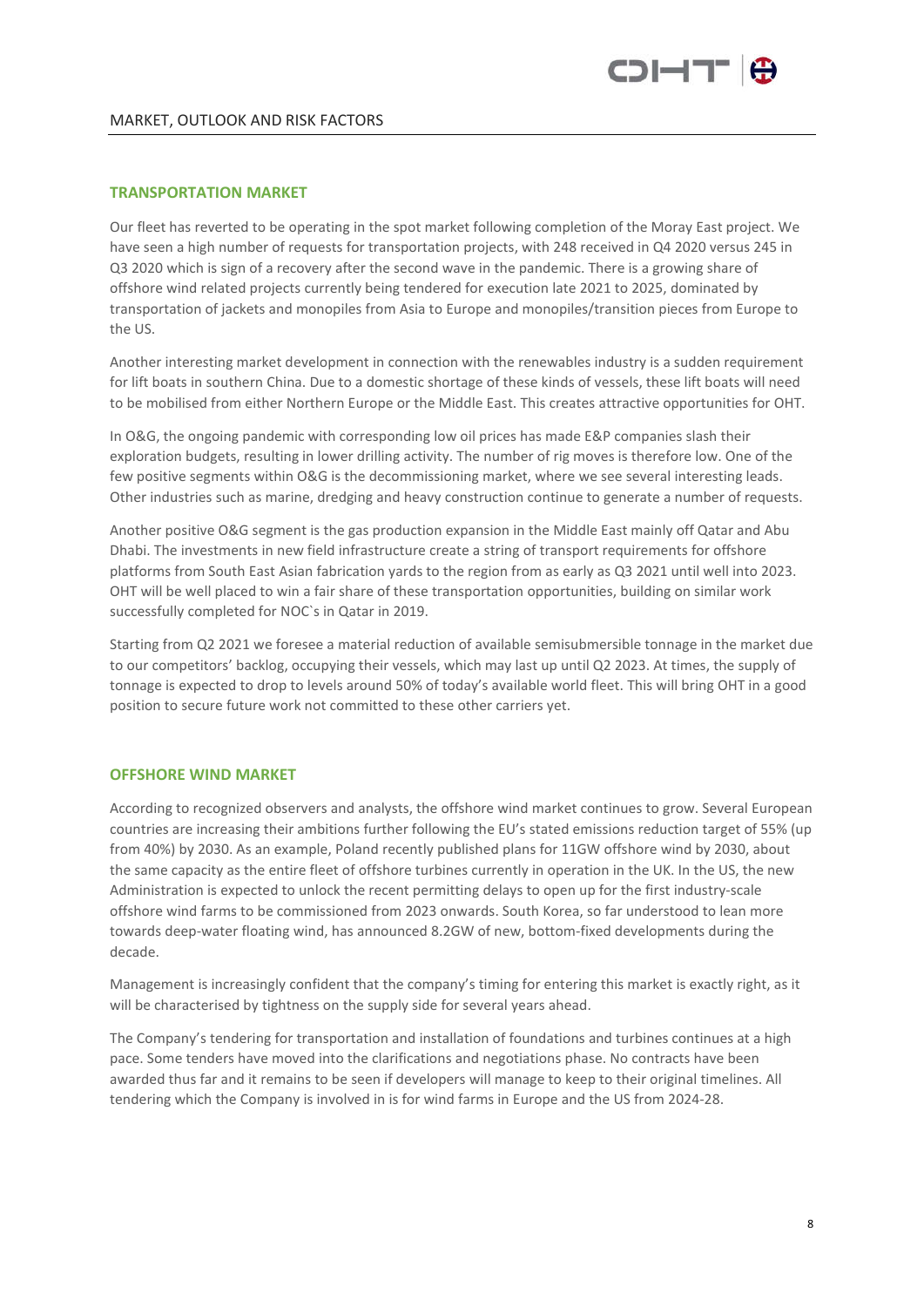

For the many projects planning to start offshore construction in 2024, various developers are gradually realizing that there will be more projects than there are vessels that can effectively perform the installation work. This is particularly relevant for foundation installation, as this activity starts early in the construction phase and there is no longer time to bring newbuilt foundation installation vessels to the market unless construction has already started. With a high likelihood of several projects being forced to delay their development plans, the imbalance of demand and supply of vessels will be pushed into 2025 and beyond.

Within turbine installation, there is a similar situation. Of the 16-17 existing WTIVs, maybe as few as two will have the potential to efficiently handle the next generation 14MW+ turbines following large upgrades. These turbines will completely dominate the market from 2025.

#### **OUTLOOK**

Within Transportation, we expect decreasing pressure on Lump Sum prices in the spot market due to an ease in the short- and medium-term oversupply of capacity. The near-term spot market will be dominated by Marine & Naval, O&G Decommissioning and Other industries. This will continue until major transportation projects to carry modules for LNG plants and refineries as well as offshore wind components will keep our competitors busy over the following 12-24 months starting from mid-2021. However, the increase in crude oil prices exemplified by Brent Spot, from \$45 per barrel as recent as 20 November 2020 to the current \$62 per barrel, should lead to increased transportation demand also from the O&G segment.

Within Offshore Wind, we expect that the next months will be characterized by more tendering, clarification rounds and negotiation of T&I contracts with clients. The first contract awards in the market may still be expected in Q1 2021, subject to clients following to their own timelines.

The company is in process of preparing for a transfer to the main list of Oslo Stock Exchange (OSE). A standard condition for acceptance to OSE is that the company is fully financed over the next 12 months. As a result, management has initiated an accelerated process to formalise take-out financing for Alfa Lift including mission equipment. In addition to the committed funding package from the shipyard's group, alternative funding structures are being developed to take advantage of ECA financing and achieving more favourable overall terms.

#### **RISK FACTORS**

The main risk factors which could materially adversely impact the Group's operations and/or financial performance and position are noted on page 4 of Offshore Heavy Transport AS' 2019 Annual Report. Since then, it has become apparent that the impact of Covid-19 has been prolonged leading to lower prices on oil products which consequently have reduced the activity in the heavy transportation segment.

During the year, management has been mitigating the impacts of the Covid-19 pandemic by monitoring health procedures and adhering to the guidance of the World Health Organization and local authorities. The Group has implemented revised working procedures to reduce the risks associated with Covid-19, including remote working, travel bans, strict crew change procedures, social distancing wherever possible and the use of additional personal protective equipment. There have been no known outbreaks at any of the company's premises or onboard the vessels.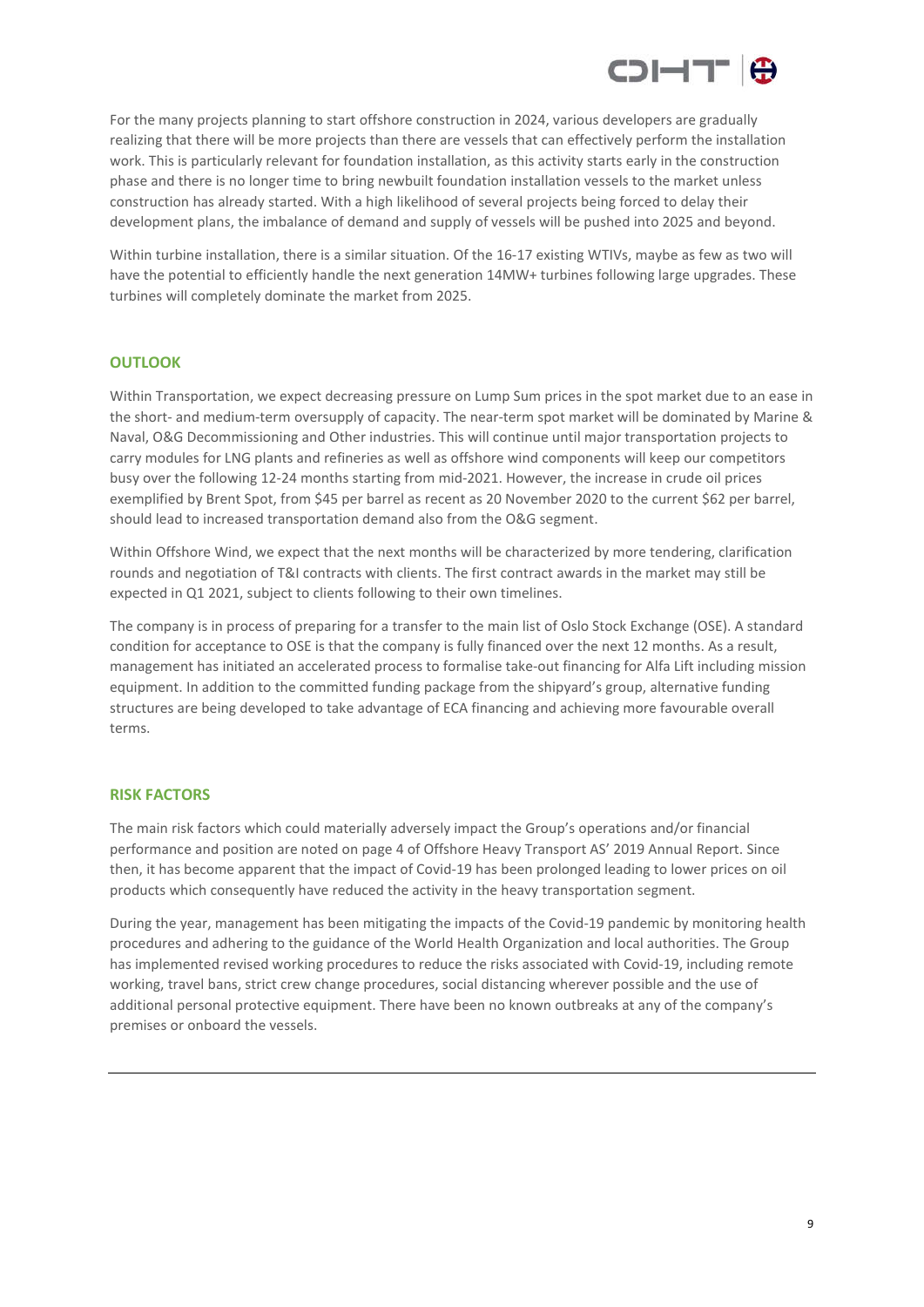

#### STATEMENTS FROM THE BOARD AND CEO

We confirm, to the best of our knowledge, that the condensed set of financial statements for the period 1 January 2020 to 31 December 2020 have been prepared in accordance with IAS 34 – Interim Financial Reporting, and gives a true and fair view of the Group's assets, liabilities, financial position and profit as a whole.

We also confirm, to the best of our knowledge, that the interim management report includes a fair review of important events that have occurred during the fourth quarter of the financial year and their impact on the set of financial statements, and a description of the main risks and uncertainties going forward.

> Oslo, 25 February 2021 The Board of Directors of OHT ASA

Rune Magnus Lundetræ Marianne Heien Blystad Chairman Director

Fredrik Platou **Torgeir Egeland Ramstad** Director CEO

Forward-looking statements presented in this report are based on various assumptions. The assumptions were reasonable when made, but are subject to uncertainties and contingencies that are difficult or impossible to predict. OHT ASA cannot give assurances that expectations regarding the outlook will be achieved or accomplished.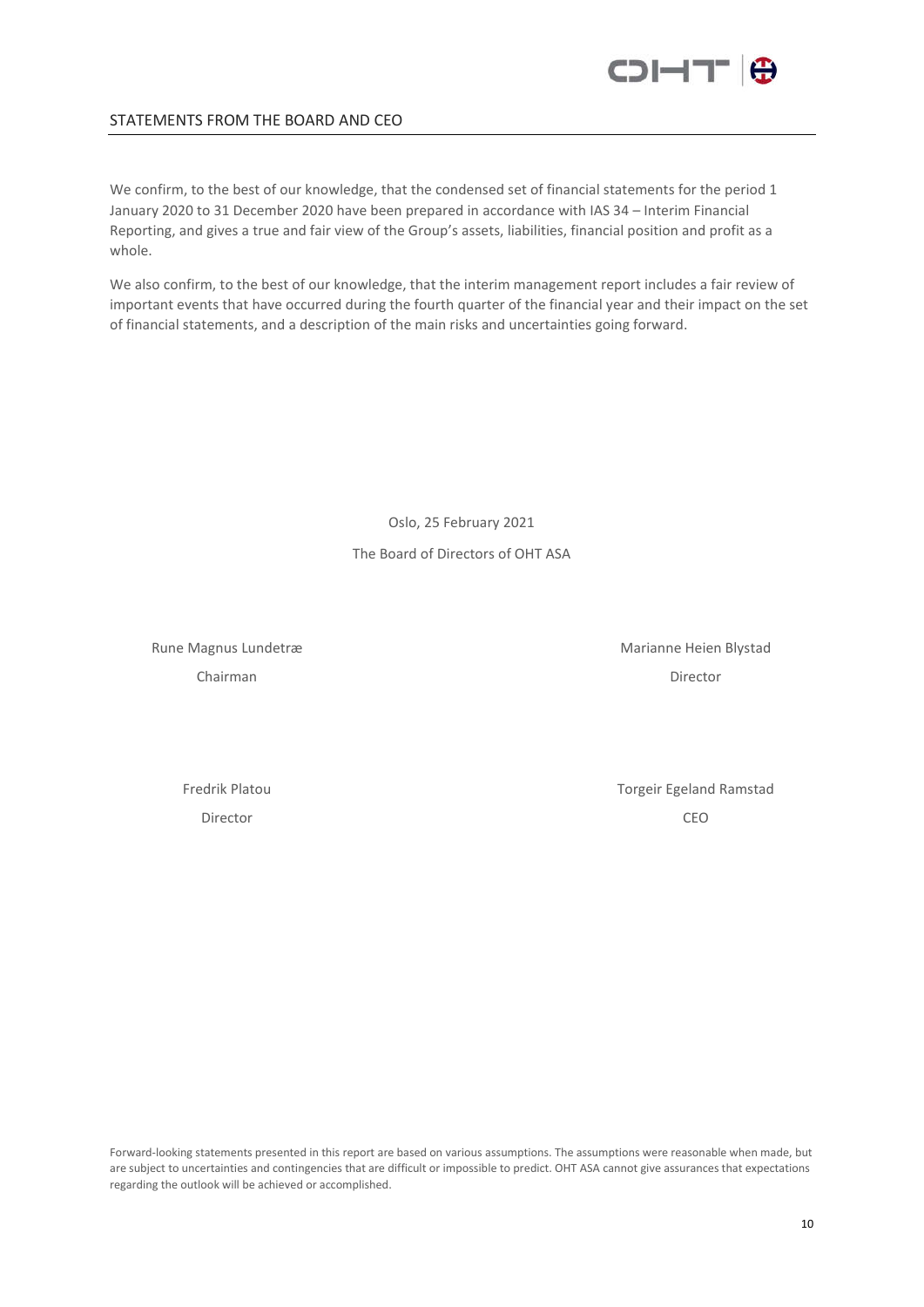# COI-IT O

# **CONDENSED FINANCIAL STATEMENTS**

# **STATEMENT OF COMPREHENSIVE INCOME**

|                                                     | Note | Q4 2020     | Q4 2019     | <b>YTD Q4 2020</b> | <b>YTD Q4 2019</b> |
|-----------------------------------------------------|------|-------------|-------------|--------------------|--------------------|
| in \$ thousands                                     |      | (Unaudited) | (Unaudited) | (Unaudited)        | (Audited)          |
| Operating revenue                                   |      | 8,917       | 12,110      | 65,629             | 61,128             |
| <b>Total revenue</b>                                |      | 8,917       | 12,110      | 65,629             | 61,128             |
| Voyage expenses                                     |      | 3,572       | 5,096       | 20,718             | 28,449             |
| Ship operating expenses                             |      | 3,801       | 4,277       | 16,575             | 16,452             |
| Depreciation and amortization expenses              | 6    | 4,128       | 3,860       | 16,166             | 14,262             |
| General and administrative expenses                 | 8    | 2,385       | 2,034       | 8,431              | 8,000              |
| <b>Total operating expenses</b>                     |      | 13,887      | 15,267      | 61,890             | 67,163             |
| <b>Operating profit (loss)</b>                      |      | (4,970)     | (3, 157)    | 3,739              | (6,034)            |
| Financial income                                    |      | 350         | 68          | 53                 | 344                |
| Financial expenses                                  |      | (44)        | (561)       | (140)              | (2, 115)           |
| Foreign currency exchange gain (loss)               |      | 332         | (27)        | 2,947              | (57)               |
| <b>Net financial income (expenses)</b>              |      | 638         | (520)       | 2,860              | (1,825)            |
| Profit (loss) before tax                            |      | (4, 332)    | (3,677)     | 6,600              | (7,860)            |
| Income tax expense (benefit)                        |      | 1,203       | (231)       | 1,278              | (231)              |
| Net profit (loss)                                   |      | (5, 535)    | (3, 446)    | 5,322              | (7,629)            |
| <b>Total comprehensive income (loss)</b>            |      | (5, 535)    | (3, 446)    | 5,322              | (7,629)            |
| Basic and diluted earnings (loss) - \$ per<br>share | 5    | (0.046)     | (0.037)     | 0.053              | (0.081)            |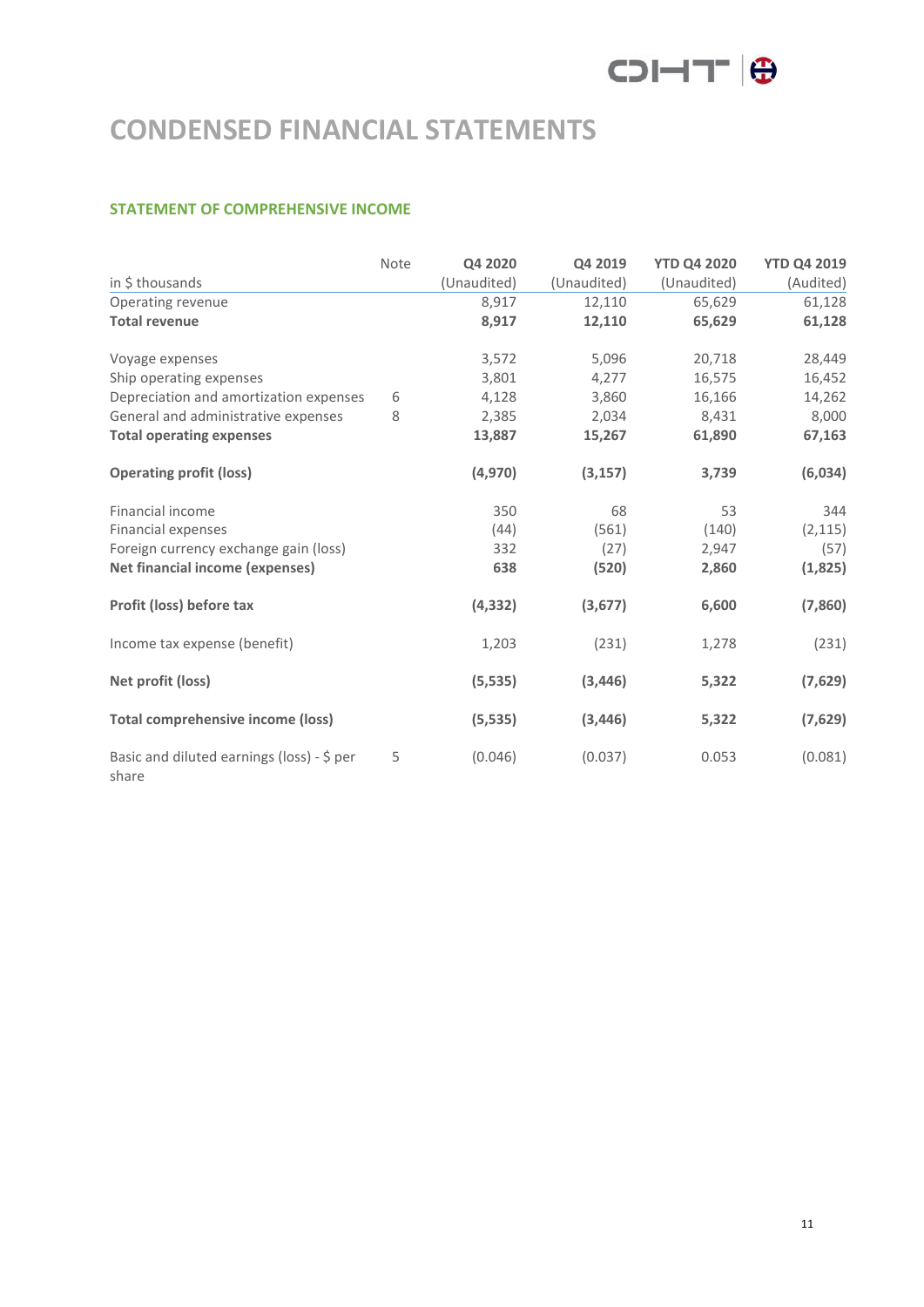

## **STATEMENT OF FINANCIAL POSITION**

|                                      |                | <b>31 December 2020</b> | <b>31 December 2019</b> |
|--------------------------------------|----------------|-------------------------|-------------------------|
| in \$ thousands                      | Note           | (Unaudited)             | (Audited)               |
| Deferred tax assets                  |                |                         | 1,242                   |
| Right-of-use assets                  |                | 3,264                   | 1,920                   |
| Vessels and construction contracts   | 6              | 235,454                 | 190,556                 |
| Office equipment                     |                | 691                     | 325                     |
| Other non-current assets             |                |                         | 53                      |
| <b>Total non-current assets</b>      |                | 239,409                 | 194,096                 |
| <b>Bunkers inventory</b>             |                | 3,781                   | 2,421                   |
| Costs to fulfil contracts            |                | 3,635                   | 1,417                   |
| Trade receivables                    |                | 1,433                   | 6,813                   |
| Other receivables                    |                | 4,657                   | 5,344                   |
| Bank deposits and cash equivalents   |                | 14,787                  | 9,456                   |
| <b>Total Current Assets</b>          |                | 28,294                  | 25,451                  |
| <b>Total Assets</b>                  |                | 267,703                 | 219,547                 |
| Share capital                        | $\overline{7}$ | 1,329                   | 36                      |
| Other paid in capital                |                | 58,489                  | 1,779                   |
| Other reserves                       |                | 790                     | (344)                   |
| Retained earnings                    |                | 173,077                 | 167,755                 |
| <b>Total equity</b>                  |                | 233,685                 | 169,226                 |
| Non-current lease liabilities        | 9              | 2,587                   | 1,426                   |
| <b>Total non-current liabilities</b> |                | 2,587                   | 1,426                   |
| <b>Current lease liabilities</b>     | $\mathsf 9$    | 860                     | 554                     |
| Debt to credit institutions          | 9              |                         | 24,831                  |
| Trade payables                       |                | 3,272                   | 5,184                   |
| <b>Current tax liabilities</b>       |                | 73                      | 62                      |
| Other current liabilities            |                | 27,226                  | 18,264                  |
| <b>Total current liabilities</b>     |                | 31,431                  | 48,896                  |
| <b>Total equity and liabilities</b>  |                | 267,703                 | 219,547                 |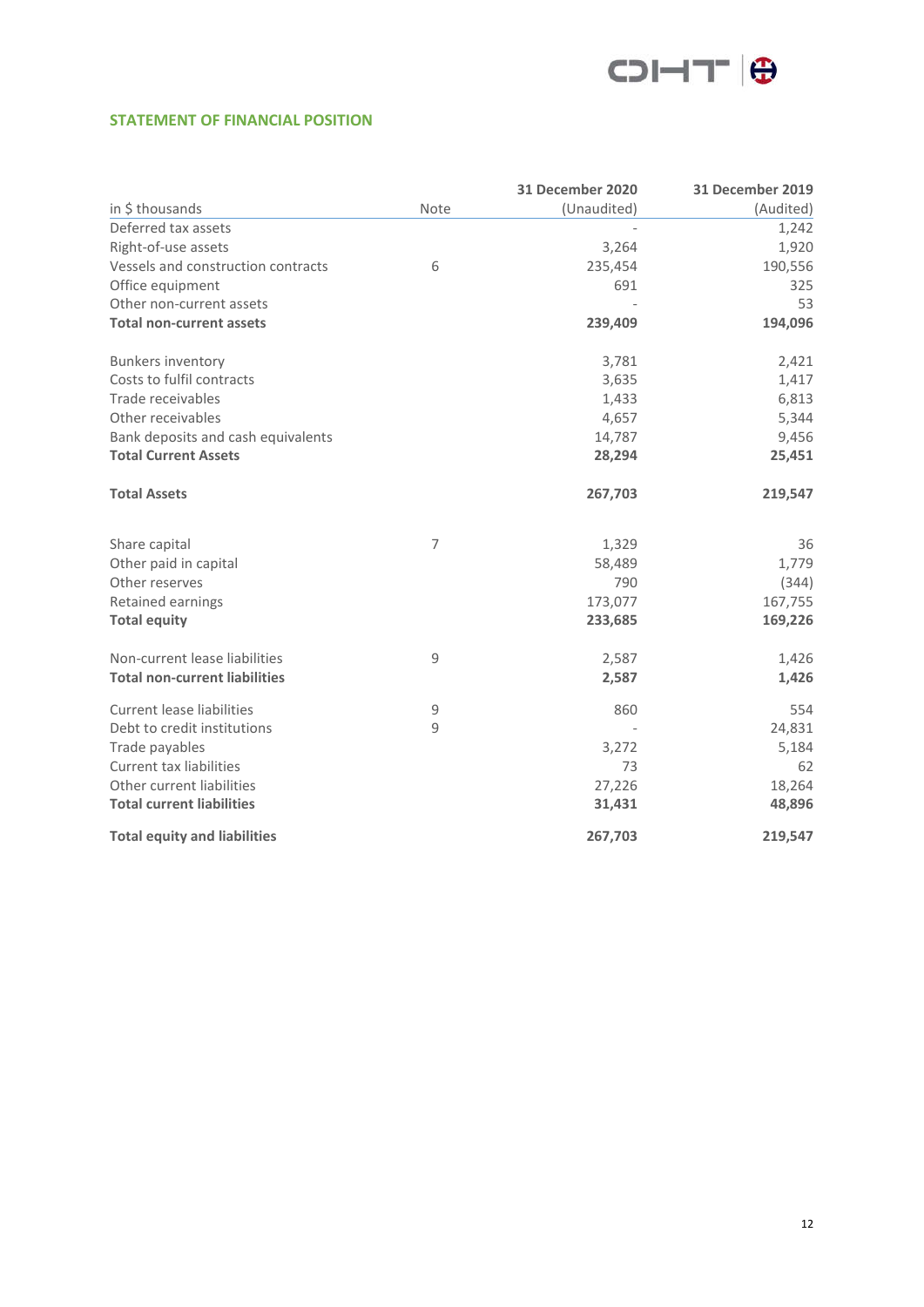

### **STATEMENT OF CHANGES IN EQUITY**

|                                | <b>Share</b>                 | Other paid in                | Other                    | <b>Retained</b> | <b>Total</b> |
|--------------------------------|------------------------------|------------------------------|--------------------------|-----------------|--------------|
|                                | capital                      | capital                      | reserves                 | earnings        | equity       |
| in \$ thousands                | (Unaudited)                  | (Unaudited)                  | (Unaudited)              | (Unaudited)     | (Unaudited)  |
| <b>Equity 31 December 2018</b> | 36                           | 1,779                        | (344)                    | 175,383         | 176,854      |
| Net loss YTD Q4 2019           | $\overline{\phantom{a}}$     |                              | $\overline{\phantom{a}}$ | (7,629)         | (7,629)      |
| <b>Equity 31 December 2019</b> | 36                           | 1,779                        | (344)                    | 167,755         | 169,226      |
|                                |                              |                              |                          |                 |              |
| Effect of capital              |                              |                              |                          |                 |              |
| reorganization                 | 993                          | (993)                        |                          |                 |              |
| Non-cash share issuance        | 12                           | 2,297                        |                          |                 | 2,309        |
| Share issuance settled in      |                              |                              |                          |                 |              |
| cash                           | 288                          | 57,290                       | $\overline{\phantom{a}}$ |                 | 57,578       |
| Share issuance costs           |                              | (1,884)                      |                          |                 | (1,884)      |
| Warrants issued to             |                              |                              |                          |                 |              |
| employees                      | $\qquad \qquad \blacksquare$ |                              | 1,134                    |                 | 1,134        |
| Net profit YTD Q4 2020         | $\qquad \qquad \blacksquare$ | $\qquad \qquad \blacksquare$ | $\overline{\phantom{a}}$ | 5,322           | 5,322        |
| <b>Equity 31 December 2020</b> | 1,329                        | 58,489                       | 790                      | 173,077         | 233,685      |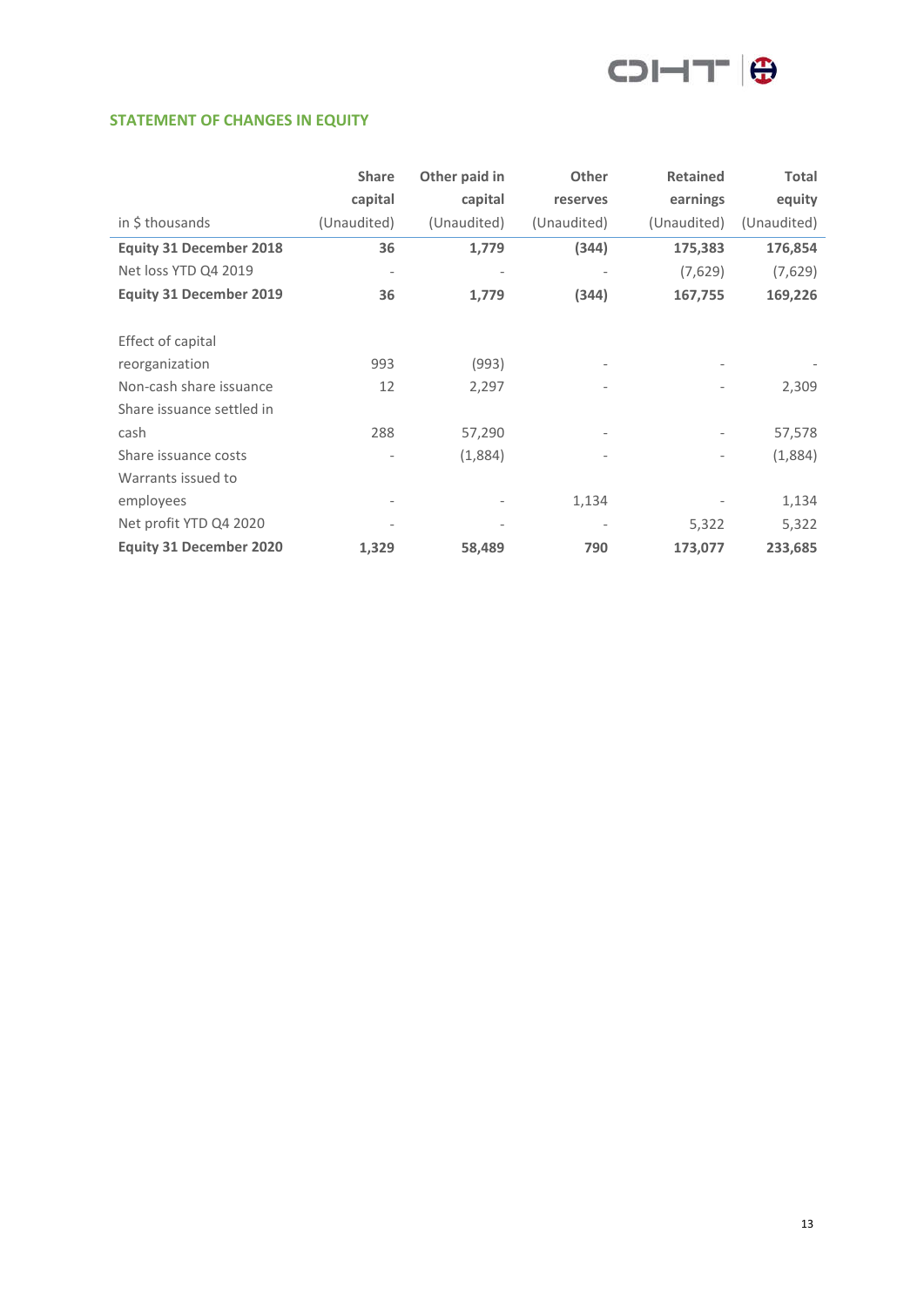

### **STATEMENT OF CASH FLOWS**

|                                                                   | <b>YTD Q4 2020</b> | <b>YTD Q4 2019</b> |
|-------------------------------------------------------------------|--------------------|--------------------|
| in \$ thousands                                                   | (Unaudited)        | (Audited)          |
| Profit (loss) before taxes                                        | 6,600              | (7,860)            |
| Paid taxes                                                        | (62)               | (123)              |
| Depreciation                                                      | 16,166             | 14,262             |
| Change in bunkers inventory                                       | (1,360)            | 2,219              |
| Change in trade receivables                                       | 5,380              | (815)              |
| Change in trade payables                                          | (1, 912)           | 1,026              |
| Change in prepayments and other receivables                       | 1,244              | (2,909)            |
| Change in costs to fulfil contracts                               | (2, 218)           | 897                |
| Change in prepaid revenues                                        | 13,656             | 3,467              |
| Change in accruals and other current liabilities                  | (5,463)            | 3,712              |
| Employee benefit expenses in connection with issuance of warrants | 1,134              |                    |
| Net change in other current items                                 | (168)              | (1,524)            |
| Net cash flow from operating activities                           | 32,997             | 12,352             |
|                                                                   |                    |                    |
| Investments on vessels and periodic maintenance                   | (1,991)            | (15, 817)          |
| Investments on vessels under construction                         | (55, 837)          | (23,019)           |
| Other investments                                                 | (532)              | (151)              |
| Net cash flow used in investment activities                       | (58, 360)          | (38, 987)          |
|                                                                   |                    |                    |
| Proceeds from share issuance                                      | 57,578             |                    |
| Share issuance costs                                              | (1,884)            |                    |
| Proceeds from drawdown of debt                                    | 10,000             | 25,000             |
| Repayment of debt                                                 | (35,000)           |                    |
| Net cash flow from financing activities                           | 30,694             | 25,000             |
|                                                                   |                    |                    |
| Net change in cash and cash equivalents                           | 5,331              | (1,635)            |
| Cash and bank deposits at beginning of period                     | 9,456              | 11,092             |
| Cash and bank deposits at end of period                           | 14,787             | 9,456              |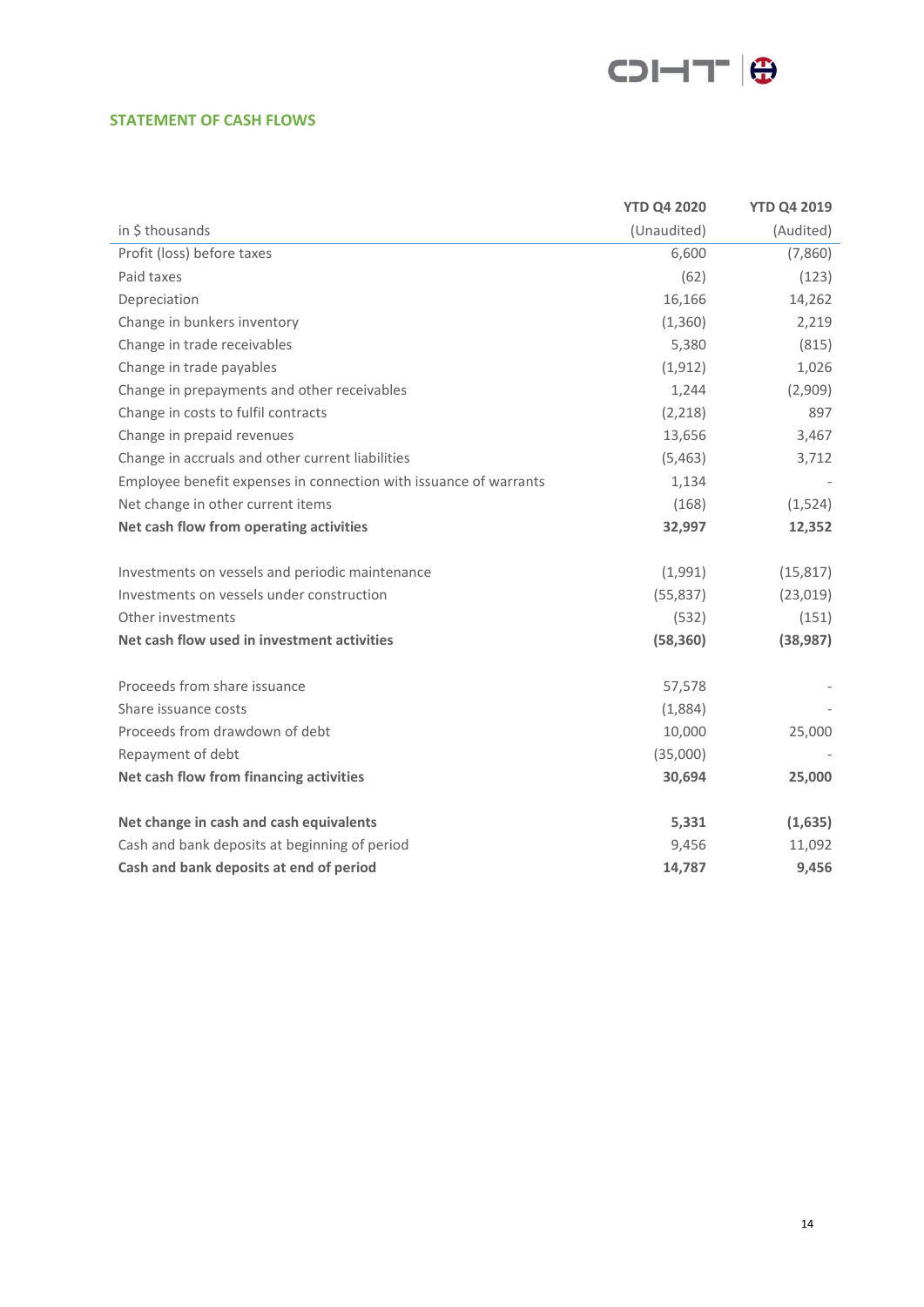

#### **NOTES TO FINANCIAL STATEMENTS**

#### Note 1 General

OHT ASA ("the Company"), organization number 924 695 792, is a Norwegian public limited liability company. The Company and its subsidiaries ("the Group" or "OHT"), is a specialized heavy transportation and installation (T&I) contractor. OHT is the owner and operator of five open deck semi-submersible heavy transportation vessels and has currently under construction a heavy lift semi-submersible installation vessel for installation of foundations for the offshore wind market and a jack-up wind turbine installation vessel. OHT has its head office in Oslo, Norway. The shares of the Company are traded on Oslo Stock Exchanges' marketplace Euronext Growth (Merkur Market).

#### Note 2 Reorganization

On 17 September 2020 all of the shares in Offshore Heavy Transport AS were contributed to the Company, against an issue of 93,761,334 shares in the Company to the shareholders of Offshore Heavy Transport AS, immediately following a write down of the existing share capital of the Company to zero (the "Reorganization"). The assets and liabilities of the new group and the original group are the same immediately before and after the reorganization. This reorganization established the very same shareholder structure of the Company as had been in Offshore Heavy Transport AS immediately prior to the reorganization. The purpose of the reorganization was to establish the Company as the new holding company of the Group.

The transaction represents a capital reorganization, and not a business combination. The carrying values of assets and liabilities in Offshore Heavy Transport AS were recognized in the Group (with OHT ASA as the new parent company) with the same carrying values as in Offshore Heavy Transport AS in line with predecessor accounting (i.e. to continuity) and with no fair value adjustments. Furthermore, as the reorganization is considered to be a capital reorganization from an accounting perspective, Offshore Heavy Transport AS' historical consolidated financial statements represent the Group's historical financial information going forward, and as such these financial statements reflect the Group's historical activities.

#### Note 3 Accounting policies

These interim financial statements are prepared in accordance with IAS 34 Interim Financial Reporting.

The condensed consolidated interim financial reporting should be read in conjunction with the annual financial statements for Offshore Heavy Transport AS for the year ended 31 December 2019, which have been prepared in accordance with IFRS, as adopted by the EU.

#### **Use of judgements and estimates**

In preparing these interim financial statements, management has made judgements and estimates that affect the application of accounting policies and the reported amounts of assets and liabilities, income and expense. Actual results may differ from these estimates. The effect of a change in an accounting estimate is recognized in profit or loss in the period where the estimate is revised or in the period of the revision and future periods if the change affects both. The significant judgements made by management in applying the Group's accounting policies and the key sources of estimation uncertainty were the same as those described in the last annual financial statements.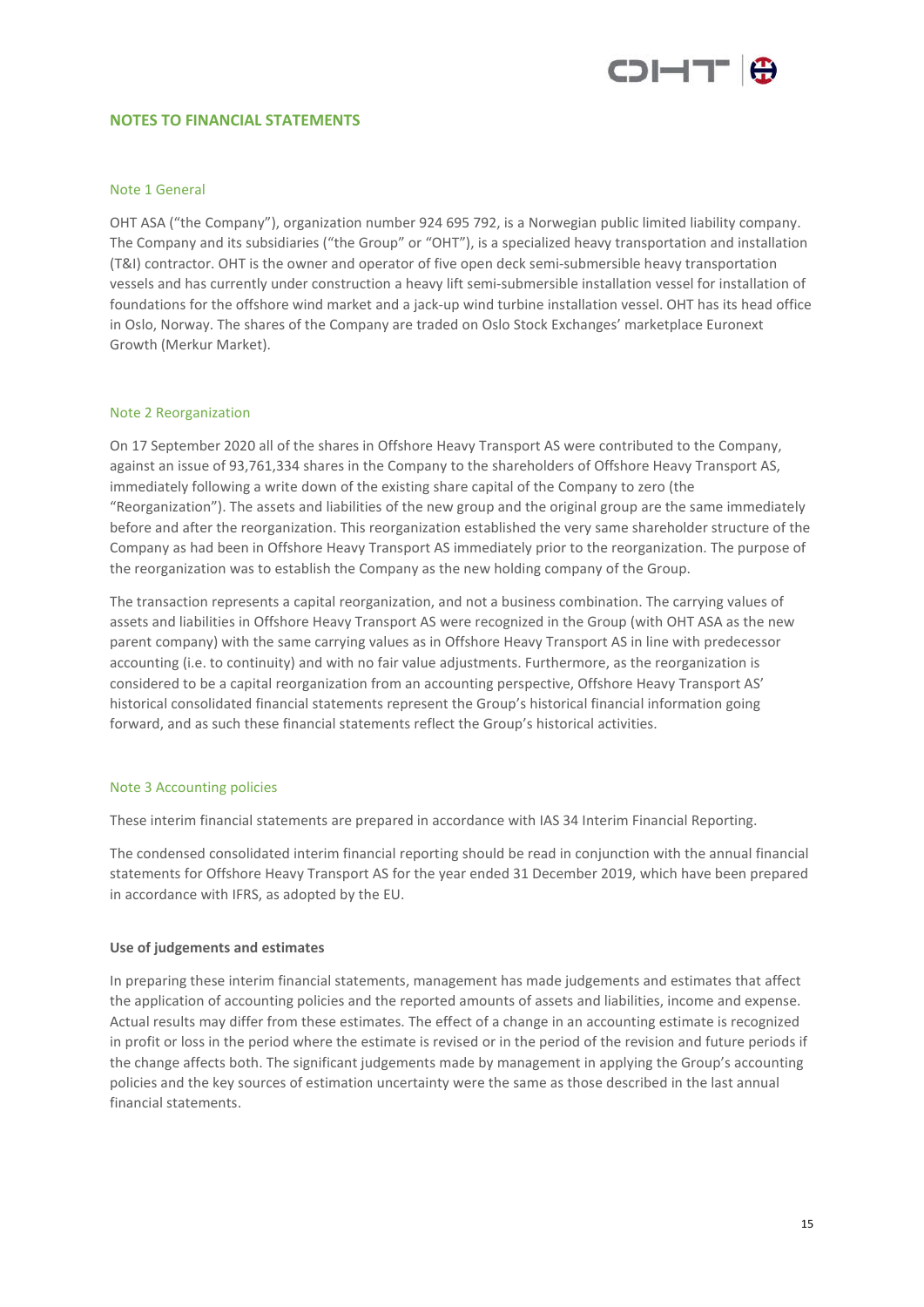

#### **Additional accounting policies since annual financial statements**

#### *Asset acquisition*

Acquisition of companies which do not meet the definition of a business combination in accordance with IFRS 3 is accounted for as an asset acquisition. Tangible and intangible assets are recognized based on relative fair values. When the asset acquisition is related to a vessel newbuilding project, any additional purchase price related to instalment payments will be accounted for when the instalment payments are due for payment.

#### *Share-based payments*

Share-based payment transactions through issuance of warrants to employees and to Chairman of the Board of Directors are measured at fair value of the warrants at the issuance date as value of services received cannot be measured reliably. Share-based payments are recognized as an employee expense at the time of issuance since there are no service vesting conditions present, with a corresponding increase of equity.

#### *Basic and diluted earnings per share*

Basic earnings per share is calculated by dividing:

- the profit attributable to owners of the company, excluding any costs of servicing equity other than ordinary shares
- by the weighted average number of ordinary shares outstanding during the relevant financial period

Diluted earnings per share adjusts the figures used in the determination of basic earnings per share to take into account:

- the after-income tax effect of interest and other financing costs associated with dilutive potential ordinary shares, and
- the weighted average number of additional ordinary shares that would have been outstanding assuming the conversion of all dilutive potential ordinary shares.

#### Note 4 Segment information

The Group's operating revenue and operating expenses come from operations within the transportation segment only.

The Group is currently working on a project in the offshore wind installation segment under an effective contract with a customer. It is expected that services related to wind installation will be reported as a separate segment when revenue is first recognized. Expenses in relation to the contract are capitalized as costs to fulfil contract. Revenue will be recognized from the start of the installation phase of the project.

#### **Additional information related to revenue recognition, prepaid revenues and capitalization of borrowing costs**

Revenue in OHT relates to voyage charter revenues for transportation services in accordance with IFRS 15. In a voyage charter contract, the charterer engages the vessel to transport a specific agreed-upon cargo for a single voyage. The consideration for such a contract is determined on a lump sum basis. The Company generally has standard payment terms of approximately 10% freight paid on signing of contract, 40% on loading and 50% on discharge.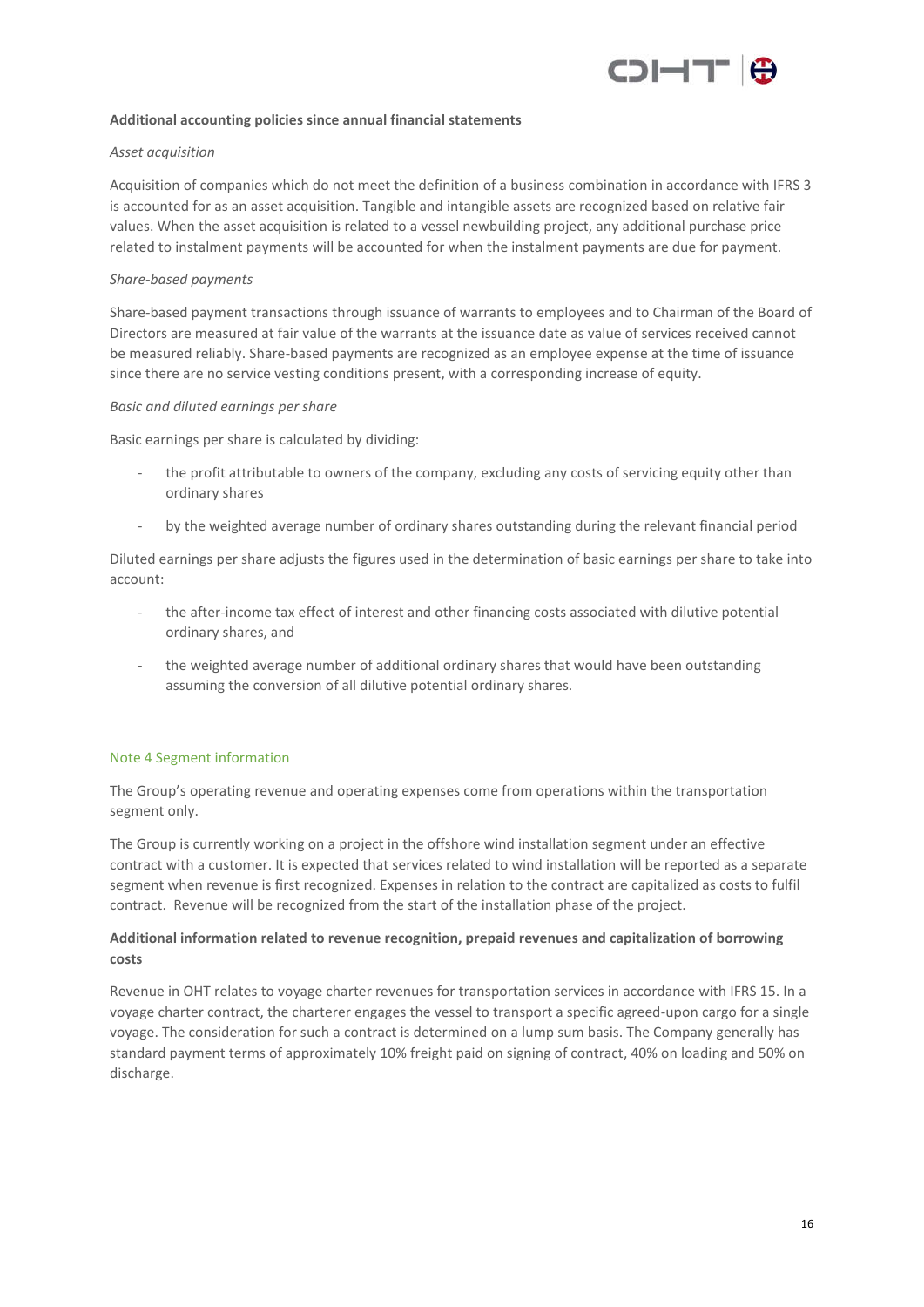

Voyage charter contracts consist of a single performance obligation of transporting cargo within a specified period. Therefore, the performance obligation is met evenly as the voyage progresses. Voyage charter revenues are recognized using the percentage of completion method on a load-to-discharge basis. Cost related to fulfilment of the contract incurred prior to loading is capitalized as mobilization costs and amortized over the associated period of which revenue is recognized. Voyage expenses incurred as repositioning for noncommitted freight contracts are expensed as incurred.

The voyage charters generally have variable consideration in the form of demurrage, which is recognized over the period in which the performance obligations are met under the contract. Demurrage is estimated at contract inception using either the expected value or most likely amount approaches. Such estimate is reviewed and updated over the term of the voyage charter contract.

Prepaid revenues not yet earned are reported as deferred revenue and classified as other current liabilities. When the prepaid revenue is for a period more than 12 months out in time such payments include a significant financing component and a calculated interest is recognized as an expense with a corresponding amount recognized as an increase of deferred revenue. The interest expense will be capitalized as borrowing costs and included in the cost of the vessel under construction.

|                                                                             | Q4 2020     | Q4 2019    | <b>YTD Q4 2020</b> | <b>YTD Q4 2019</b> |
|-----------------------------------------------------------------------------|-------------|------------|--------------------|--------------------|
| Net profit attributable to ordinary equity holders -<br>\$ thousands        | (5,535)     | (3, 446)   | 5.322              | (7,629)            |
| Basic and diluted weighted average number of<br>ordinary shares outstanding | 121,150,096 | 93.761.334 | 100.867.963        | 93,761,334         |
| Basic and diluted earnings per share - \$ per share                         | (0.046)     | (0.037)    | 0.053              | (0.081)            |

#### Note 5 Earnings per share

As described in note 8 the Company has issued warrants that might have dilutive effects in future periods. The warrants are not considered dilutive in the current period because the market vesting conditions are not met at the end of the period.

#### Note 6 Vessels and construction contracts

|                                         |                          | <b>Periodic</b> | <b>Vessels under</b>     |              |
|-----------------------------------------|--------------------------|-----------------|--------------------------|--------------|
| in \$ thousands                         | <b>Vessels</b>           | maintenance     | construction             | <b>Total</b> |
| <b>Closing balance 31 December 2019</b> | 136,122                  | 8.428           | 46.005                   | 190,556      |
| Additions*                              | 1.881                    | 110             | 56,394                   | 58,385       |
| Capitalized borrowing costs*            | $\overline{\phantom{a}}$ |                 | 1,962                    | 1.962        |
| Depreciation**                          | (12, 835)                | (2,614)         | $\overline{\phantom{a}}$ | (15, 449)    |
| <b>Closing balance 31 December 2020</b> | 125,168                  | 5.924           | 104,361                  | 235,454      |

\* The difference between the sum of additions and capitalized borrowing costs on vessels under construction in the table above and investments on vessels under construction in the statement of cash flows relate to government grants (Skattefunn) in the amount of -\$557 thousand, non-cash portion of the capitalized borrowing costs of \$768 thousand and additional purchase price for the shares in Vind Offshore Installation AS of \$2,309 thousand which were paid by issuance of shares (as described in note 7).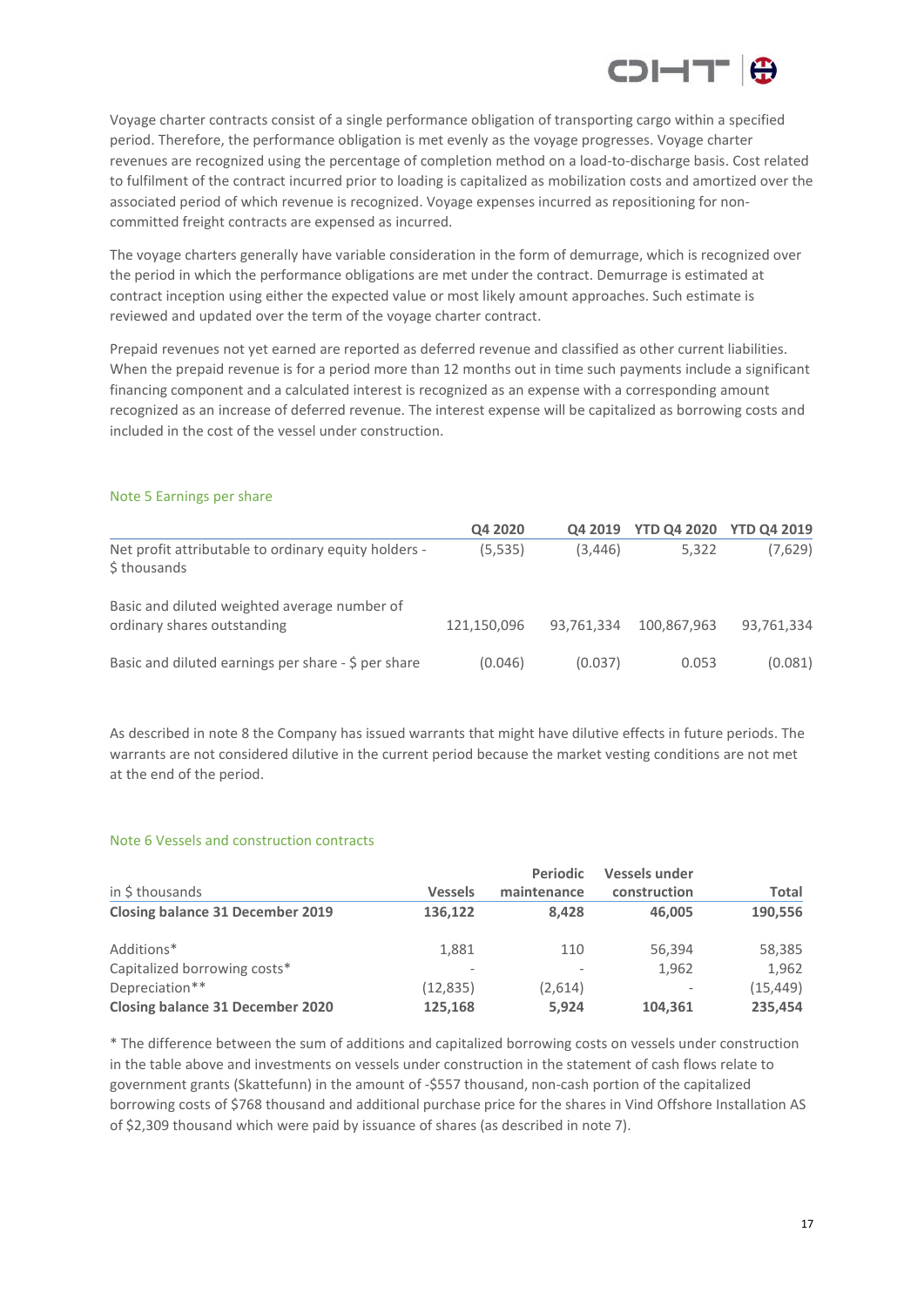

\*\*The difference between depreciation in the table above, and depreciation and amortization in the statement of financial income is depreciation of right-of-use assets and office equipment.

As of 31 December 2020, the Company is the owner of five semi-submersible heavy transport vessels. One heavy lift semi-submersible installation vessel for installation of foundations for the offshore wind market and one jack-up vessel for wind turbine installation are under construction in China. Expected delivery is late 2021 and medio 2023 respectively.

Based on Management's assessment there are no impairment indicators for any vessel.

#### Note 7 Share capital and shareholders

OHT ASA's share capital consists of 122,237,521 shares, each with a nominal value of \$0.01 (NOK 0.10). All issued shares are fully paid.

The Company was incorporated as a private limited liability company on 21 February 2020 with a share capital of NOK 30,000. On 11 September 2020 the Company was converted to a public limited liability company and the share capital increased to NOK 1,020,000.

In an extraordinary general meeting in OHT ASA held on 17 September 2020, the share capital of the Company was written down to zero, immediately followed by an issue of 93,761,334 new shares to the shareholders of Offshore Heavy Transport AS against a contribution in kind of all shares in Offshore Heavy Transport AS. It was also resolved to issue 27,086,700 new shares against consideration in cash through a private placement. Total gross proceeds from the private placement were \$56.8 million (the subscription price was fixed at NOK 20 per share). The shareholders also resolved to issue 1,018,935 warrants. For further information of warrants, see note 8.

In a board meeting held on 3 December 2020 the Board of Directors resolved, under a proxy granted from the shareholders, to increase the share capital of the Company by issuing 1,389,487 new shares. 1,042,115 shares were subscribed for and issued to Turbin Capital AS as settlement for the additional purchase price of \$2.3 million payable for the acquisition of the shares in Vind Offshore Installation AS. This additional purchase price was payable upon the effective date of the shipbuilding contract with China Merchants Industry Holding for the first jack-up wind turbine installation vessel. Turbin Capital AS is indirectly owned 33,33% by chairman of OHT Rune Magnus Lundetræ, who is also the chairman of Turbin Capital AS. 347,372 shares were subscribed for and issued to CEO of OHT Torgeir E. Ramstad against a consideration of \$0.8 million paid in cash. These shares were issued under a bonus agreement between OHT and Torgeir E. Ramstad where the CEO is entitled to a bonus payment 12 months after the subscription if he is still employed by the Company at that time.

#### Note 8 Warrants

On 17 September 2020, the Group's CEO, CFO and Chairman of the Board was issued with a total of 1,018,935 warrants. Each warrant gives the holders the right, but no obligation, to subscribe for one share at a price of NOK 0.10 per share, equal to the nominal value of the shares in the Company.

Warrants are accounted for as employee benefit expenses with a corresponding increase in equity. Total recognized amount in 2020 was \$1.1 million.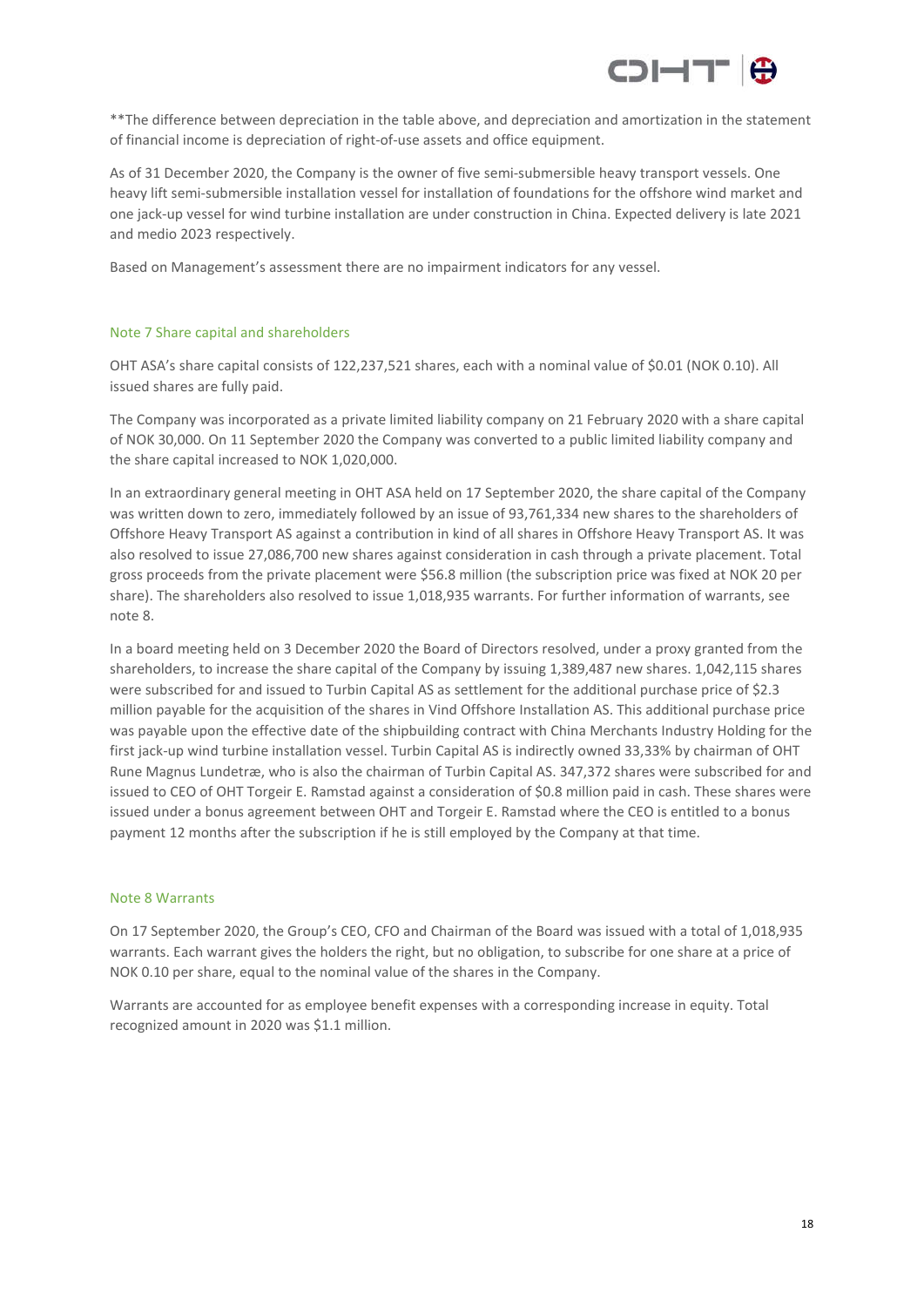

Granted warrants as at 31 December 2020:

|                            | Tranche 1 |                       | Tranche 2 |                       | Tranche 3 |                        |
|----------------------------|-----------|-----------------------|-----------|-----------------------|-----------|------------------------|
|                            |           | No of Value per       |           | No of Value per       |           | No of Value per        |
| Date issued/valuation date |           | warrants warrant (\$) |           | warrants warrant (\$) |           | warrants warrant $(5)$ |
| 17 September 2020          | 339.645   | 1.45                  | 339.645   | 1.07                  | 339.645   | 0.82                   |

Conditions for exercise are such that tranche 1 vests at a share price of NOK 24 per share, tranche 2 vests at a share price of NOK 28 per share and tranche 3 vests at share price NOK 32 per share. The share price mentioned above is measured from the 10 trading day's weighted average as quoted on the marketplace on which the shares are listed. All warrants are valid from 17 September 2020 until 17 September 2025.

Warrants are valued by use of Monte Carlo Simulation. The Monte Carlo model project future share prices for the Company based on a risk-neutral framework (similar to the financial modelling used for other models such as Black-Scholes model or a binominal model). By using identical assumptions and sufficient number of simulations, a Monte Carlo simulation without special conditions would yield somewhat identical results to a Black-Scholes or binominal model. However, a Monte Carlo simulation allows for greater flexibility and customization of the assumptions and plan design parameters, which is necessary to value such a plan dependent on uncertainty with respect to vesting dates and quantity becoming exercisable. The following inputs to the Monte Carlo model are applied:

Interest rate: 0.33%

Volatility: 35%

#### Note 9 Interest-bearing debt

#### **Revolving credit facility**

In December 2020 the Group entered into an agreement for a \$50 million revolving credit facility (RCF) replacing the previous \$30 million RCF. The new RCF has a three-year term, limit of \$50 million, with a step down to \$30 million in year 3. Offshore Heavy Transport AS, OHT Eagle AS, OHT Falcon AS, OHT Hawk AS, OHT Osprey AS, OHT Albatross AS and OHT Management AS are jointly and severally liable for the loan and the 5 vessels owned by these companies are pledged under the agreement. No amounts were drawn on the facility as at 31 December 2020. The loan has floating interest of LIBOR + 3.75% - 4.50%, depending on time remaining to maturity and outstanding loan amount.

| in \$ thousands                               | 31 December 2020 31 December 2019 |        |
|-----------------------------------------------|-----------------------------------|--------|
| Outstanding loan amount                       |                                   | 25,000 |
| Debt issuance cost                            |                                   | (169)  |
| Debt to credit institutions at amortized cost | $\blacksquare$                    | 24.831 |

The following financial covenants exist under the loan agreement:

- Minimum consolidated liquidity shall at all times be the higher of (i) \$5,000,000 and (ii) 7.5% of total interest-bearing debt.
- Market value of the collateral vessels shall at all times be at least equal to 200% of the outstanding amount under the facility
- Consolidated working capital shall at all times be greater than zero
- Equity ratio shall at all times be at least 40%

The Group is not in breach with any of the financial covenants.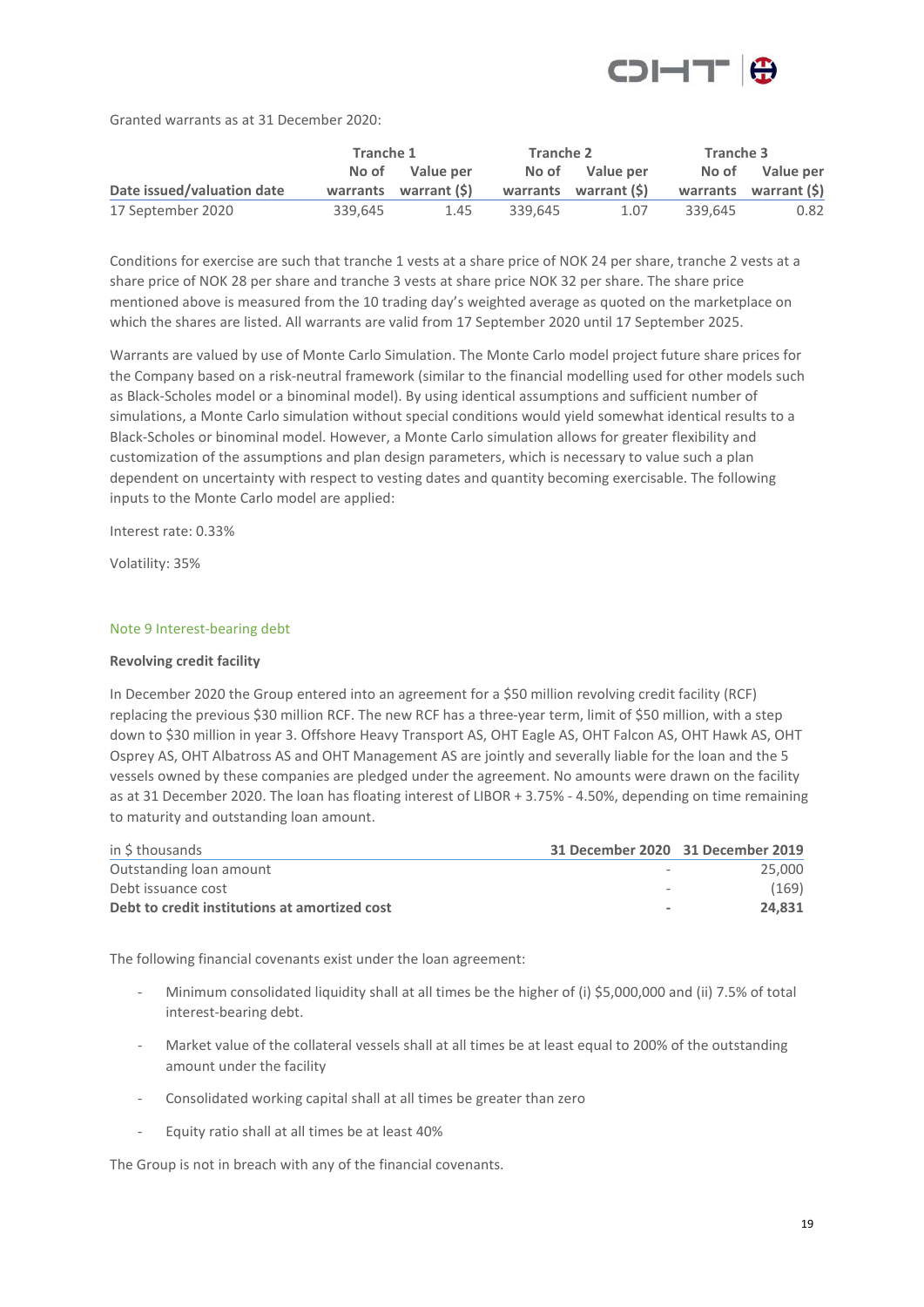

#### **Financial lease liabilities**

| in \$ thousands                | 31 December 2020 31 December 2019 |       |
|--------------------------------|-----------------------------------|-------|
| Current lease liabilities      | -860                              | 554   |
| Non-current lease liabilities  | 2.587                             | 1.426 |
| <b>Total lease liabilities</b> | 3.447                             | 1.980 |

The leases do not have significant residual value guarantees. The leases do not contain restrictions on the Group's financing or dividend policy.

#### **Prepaid revenues**

Prepaid revenues not yet earned is reported as deferred revenue and classified as other current liabilities. When the prepaid revenue is for a period more than 12 months out in time such payments include a significant financing component and a calculated interest is recognized.

| in \$ thousands                                                 | 31 December 2020 31 December 2019 |  |
|-----------------------------------------------------------------|-----------------------------------|--|
| Prepaid revenues that include a significant financing component | 22.620                            |  |
| Accumulated interest                                            | 768                               |  |
| <b>Total recognized amount</b>                                  | 23,388                            |  |

#### Note 10 Related party transactions

The Group has purchased administrative, IT, office and accounting services from Arne Blystad AS in 2020 under a corporate service agreement. Arne Blystad AS is wholly owned and controlled by Songa Corp, which is the majority shareholder of OHT. Total consideration paid under the agreement in 2020 was \$0.7 million.

The Group rents office premises from Haakon VII's gate 1 ANS under a lease agreement. Haakon VII's gate 1 ANS is wholly owned and controlled by Songa Corp, which is the majority shareholder of OHT. Total consideration paid under the agreement in 2020 was \$0.3 million.

The Group has purchased technical management services for its vessels from Songa Shipmanagement Ltd under a technical management agreement. Songa Shipmanagement Ltd is indirectly wholly owned and controlled by Songa Corp, which is the majority shareholder of OHT. Total consideration paid under the agreements in 2020 was \$1.0 million.

The Group has purchased crew management services for its vessels from Songa Crewmanagement Ltd under a crew management agreement. Songa Crewmanagement Ltd is indirectly wholly owned and controlled by Songa Corp, which is the majority shareholder of OHT. Total consideration paid under the agreements in 2020 was \$0.1 million.

The Group has purchased consultancy services from Primato AS in 2020 under a consultancy agreement. Primato AS is indirectly owned 50% by chairman of OHT Rune Magnus Lundetræ who is also a board member of Primato AS. Total consideration under the agreement in 2020 was \$0.1 million.

See also note 7 and 11 for description of the purchase of all shares in Vind Offshore Installation AS from Turbin Capital AS. Turbin Capital AS is indirectly owned 33,33% by chairman of OHT Rune Magnus Lundetræ, who is also the chairman of Turbin Capital AS.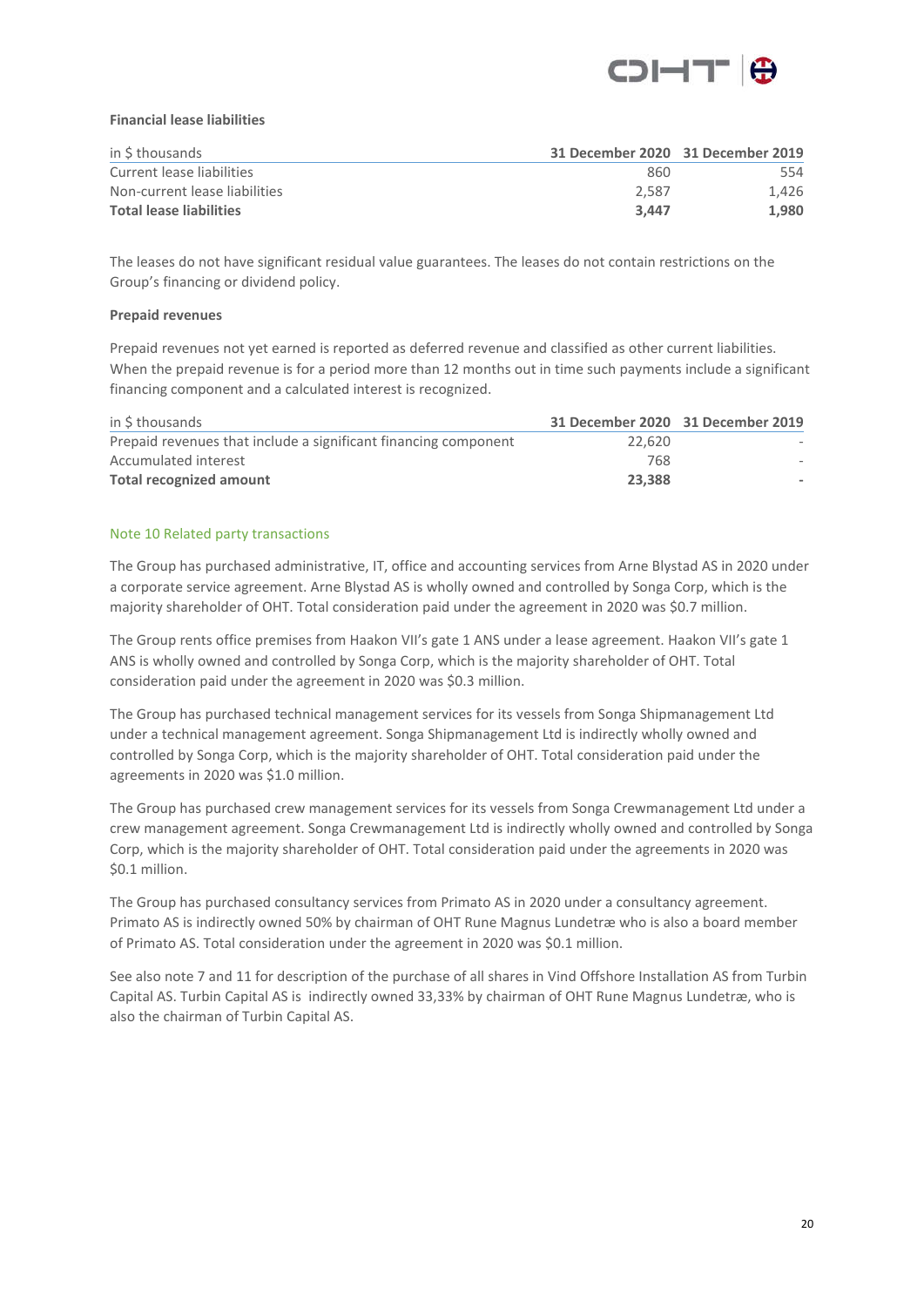

#### Note 11 Asset acquisition

On 13 September 2020, the Company entered into a share purchase agreement for the acquisition of 100% of the Shares in Vind Offshore Installation AS from Turbin Capital AS. Turbin Capital is indirectly owned 33.33% by chairman of OHT Rune Magnus Lundetræ, who is also the chairman of Turbin Capital AS. Vind Offshore Installation AS had on the date of acquisition entered into a heads of agreement with China Merchant Industry Holdings for the building of two jack-up wind turbine installation vessels with options for two additional vessels. Consideration for the shares was NOK 30,000, however Turbin Capital AS is entitled to an additional purchase price of (i) \$2.3 million which falls due upon the effective date of the first shipbuilding contract and (ii) \$1.1 million which falls due upon the effective date of the second shipbuilding contract. The additional purchase price set out in sub-section (i) was paid by 1,042,115 shares of the Company in December 2020 based on a subscription price of NOK 20 per share. The additional purchase price set out in sub-section (ii) above shall be settled in cash.

The acquisition was completed on 17 September 2020. The transaction is accounted for as an asset acquisition. The additional purchase price paid in shares is considered to be part of the cost of the vessel under construction. The contingent consideration is considered to be part of the cost of the eventual future vessel to be constructed and will be recognized as a liability when there is an unconditional obligation to settle, i.e. when the shipbuilding contract for the second vessel becomes effective. Whether or not the contract becomes effective is under the control of the Company.

#### Note 12 Commitments and contingencies

At 31 December 2020, the Group has significant contractual commitments of in total \$400 million. Of these commitments, \$192 million are related to the construction of a heavy lift semi-submersible installation vessel for installation of foundations to the offshore wind market. Of this, the fourth yard instalment of \$19 million falls due in February 2021 and the rest at delivery which is anticipated in Q4 2021. Furthermore, \$208 million of the total commitments are related to the construction of a jack-up vessel for wind turbine installation. Of this, \$23.1 million falls due in 2021, \$46.2 million in 2022 and the rest in 2023.

#### Note 13 Subsequent events

Enova, the Norwegian Governmental body supporting the transition to a low-emissions society, has confirmed a grant of NOK 13.4 million related to installation of a battery-hybrid solution on Alfa Lift, the company's newbuild foundation installation vessel. Alfa Lift will be the largest battery-hybrid vessel in the world upon delivery.